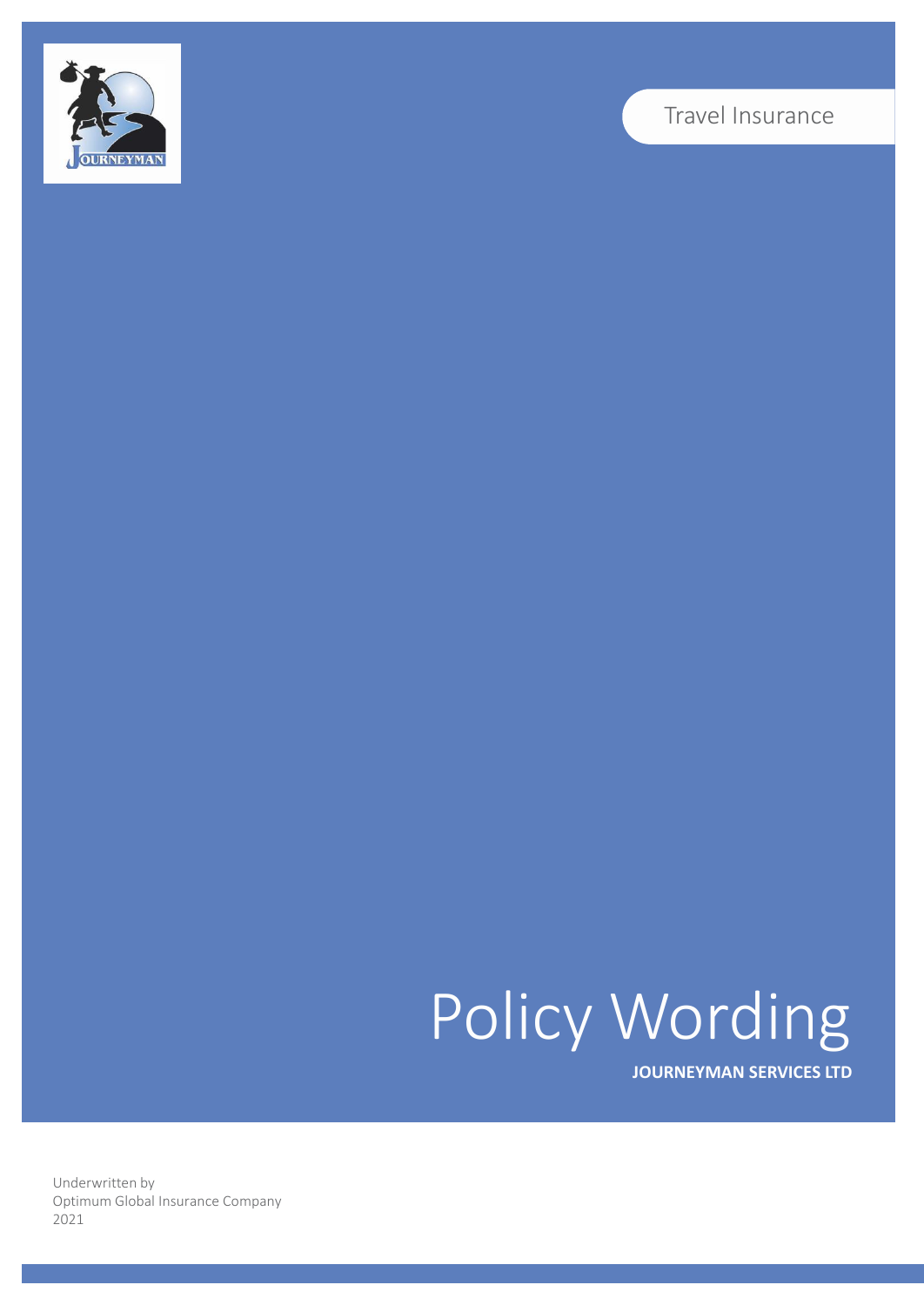## Emergency Assistance provided by AXA PPP Healthcare Ltd

In the event of a medical emergency which may require treatment, hospitalisation or emergency repatriation contact AXA PPP Healthcare Ltd, immediately on the number detailed below quoting your individual Certificate Number.

This does not guarantee that medical insurance is still in force.

Multi-lingual service available 24 hours a day 365 days a year

## **Direct Payments:**

In most cases involving hospitalisation AXA PPP Healthcare Ltd will make direct payments locally.

The hospital or clinic should therefore invoice AXA PPP Healthcare Ltd for payment. This will relieve you of the need to use your own money to meet these costs.

## **Air Repatriation:**

In the event of hospitalisation and/or the need for repatriation, AXA PPP Healthcare Ltd must be contacted within 24 hours or as soon as possible.

All repatriations must be approved and arranged by AXA PPP Healthcare Ltd.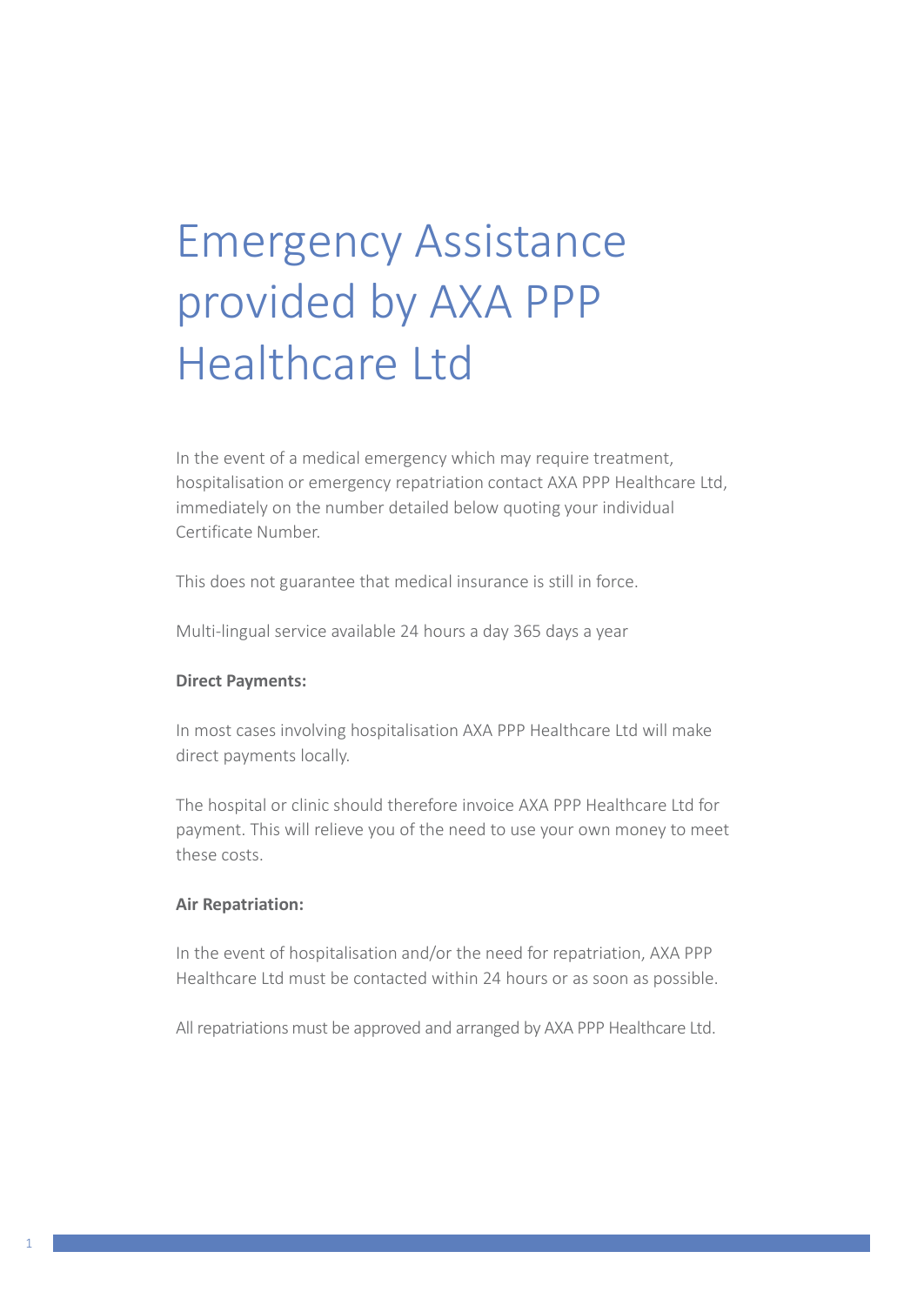

## Important contact numbers

**Whether at home or abroad please remember that we are readily available to help you deal with membership queries or make a claim. For medical emergencies, our telephone service is available 24 hours a day, 365 days a year.**

## **AXA PPP Healthcare - International Emergency Medical Assistance +44 (0) 1892 7725 75**

Open 24 hours a day, 365 days a year You have the reassurance of knowing that worldwide medical advice and help in an emergency is just a phone call away.

## **Email – Partne[rs.Health@axa-ppp.co.uk](mailto:Health@axa-ppp.co.uk)**

This email address should be used to arrange pre-authorisation for planned day-patient or in-patient admissions.

## **Journeyman Travel Team +44 (0) 1594 839333**

Monday to Friday: 9am – 5pm Our travel insurance specialists are available to help with any matters relating to your policy – including amendments, change of address or adding family members.

**Email – [info@jsl.uk.com](mailto:info@jsl.uk.com)**

**Optimum Global International Travel Claims Helpline +44 (0) 207 917 6247** Monday to Friday: 9am – 5pm

## **Email – [claims@optimumglobal.com](mailto:claims@optimumglobal.com)**

To make a claim, please ensure you submit your claim within 31 days of returning either to your home country or country of residence.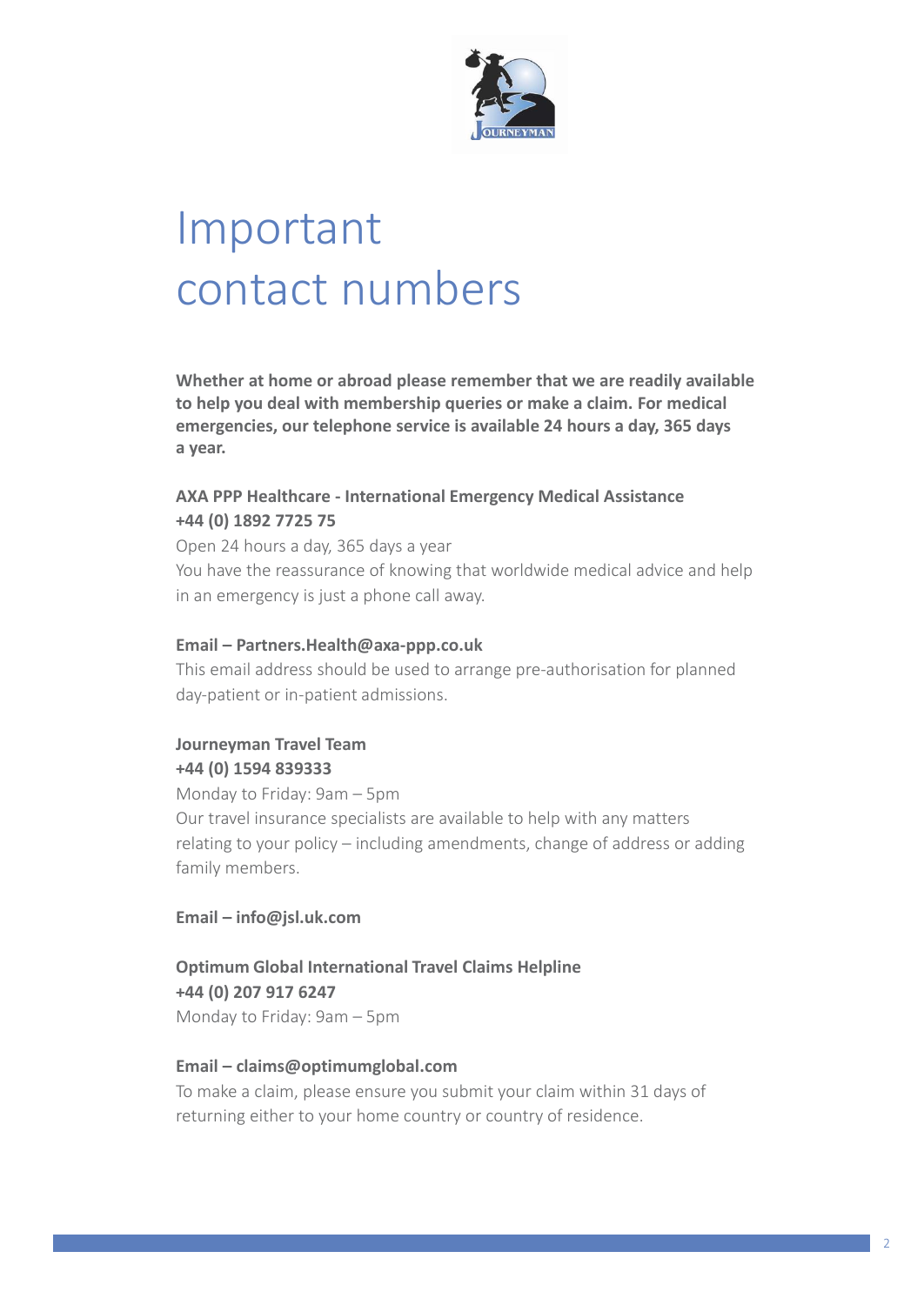## **Contents**

| Important contact numbers                                                        | $\overline{\mathbf{2}}$ |
|----------------------------------------------------------------------------------|-------------------------|
| Optimum Global Insurance Company Limited Policy Holder's<br>Complaint Protocol.  | 5                       |
| Introduction                                                                     | 6                       |
| Pre Existing Medical Conditions:                                                 | 6                       |
| What to do in the Event of a Medical Emergency                                   | 6                       |
| Definitions                                                                      | 7                       |
| Advice on what to do if something goes wrong                                     | 8                       |
| <b>General Conditions</b>                                                        | 11                      |
| <b>General Exclusions</b>                                                        | 12                      |
| <b>Benefits</b>                                                                  | 14                      |
| Section 1 - Cancellation and Curtailment Charges                                 | 14                      |
| Our medical emergency service must be contacted prior to                         |                         |
| any arrangements being made to curtail the Trip and return Home.                 |                         |
| Section 1 Exclusions                                                             | 14                      |
| Section 2 - Medical and related expenses incurred abroad                         | 14                      |
| Section 3 – Medical evacuation and repatriation                                  | 15                      |
| Section 4 - Personal Luggage, Cash and Passport                                  | 16                      |
| Section 5 – Outward Delay / Missed Departure or Connection /                     |                         |
| Abandonment.                                                                     | 17                      |
| Section 6 - Personal Accident                                                    | 17                      |
| Section 7 - Public Liability                                                     | 17                      |
| Section 8 – Legal Expenses                                                       | 18                      |
| Section 9 - Hijack                                                               | 18                      |
| Section 10 - Mugging                                                             | 19                      |
| Section 11 - Catastrophe Cover                                                   | 19                      |
| Section 12 - Optional Winter Sports Cover<br>Section 13 - Cruise Ship Evacuation | 19<br>20                |
|                                                                                  |                         |
| <b>GENERAL PROVISIONS AND LIMITATIONS</b>                                        | 21                      |
|                                                                                  |                         |

Statutory Conditions **21**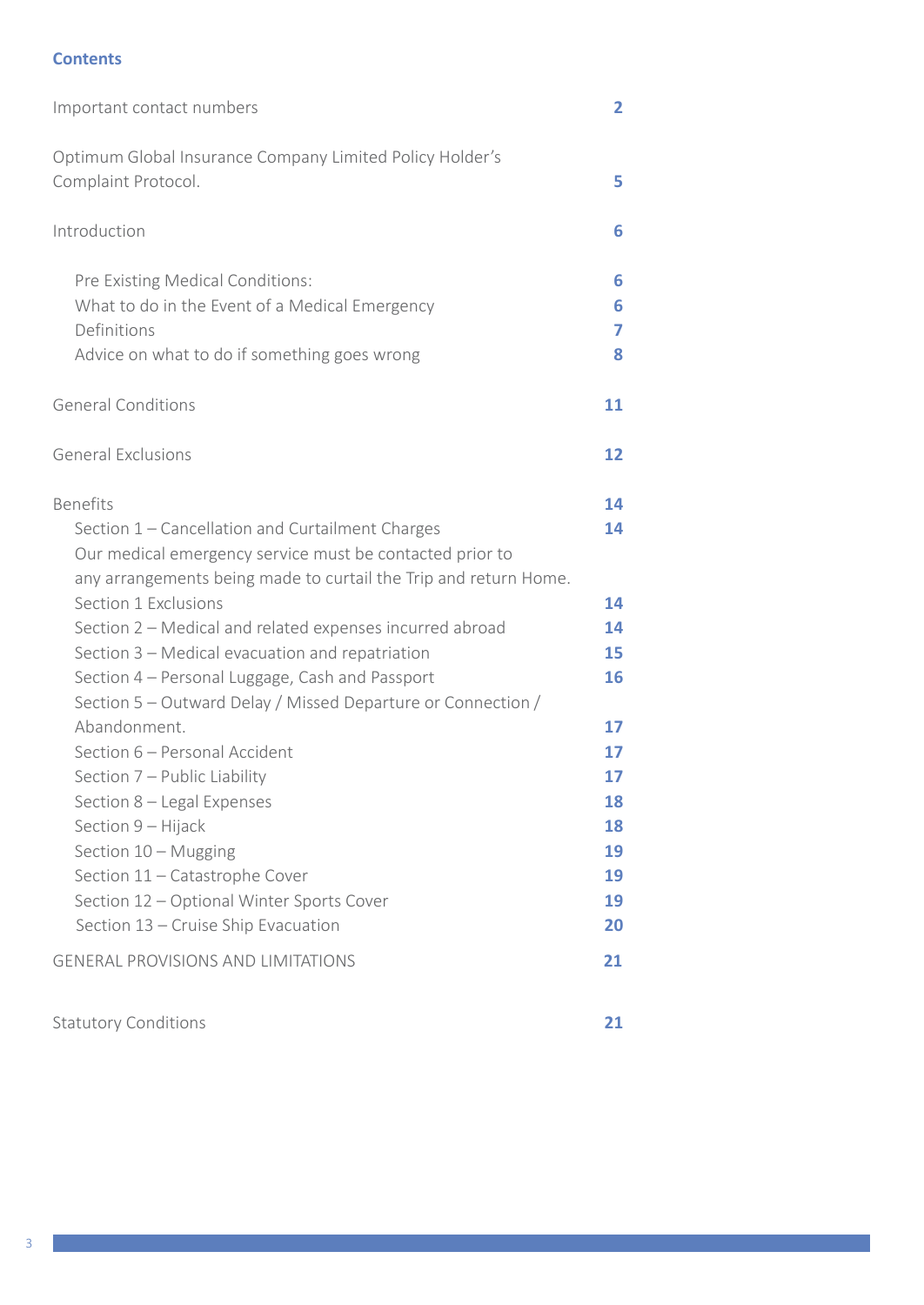## Summary of benefits

| <b>Section</b>                                                             |                                                                                                                                                                                                                          | Limit (up to)                                                                               | <b>Excesses</b>                                      |
|----------------------------------------------------------------------------|--------------------------------------------------------------------------------------------------------------------------------------------------------------------------------------------------------------------------|---------------------------------------------------------------------------------------------|------------------------------------------------------|
|                                                                            | 1. Cancellation & Curtailment                                                                                                                                                                                            | £6,500                                                                                      | £55                                                  |
|                                                                            | 2. Medical and related expenses<br><b>Hospital Benefit</b>                                                                                                                                                               | £6,500,000<br>£30/24 hours Max £650                                                         | £55<br>Nil                                           |
|                                                                            | 3. Evacuation and Repatriation                                                                                                                                                                                           | £6,500,000 (as part of overall policy maximum<br>for medical expenses above)                | Nil                                                  |
|                                                                            | 4. Baggage & Personal Effects<br>Single item limit, Pair or Set<br>Valuables<br>Money<br>Cash (children under 18)<br>Cash (adults/teachers)<br>Loss of Passport<br>Baggage Delay                                         | £2,500<br>£350<br>£350<br>£1,300<br>£195<br>£975<br>£350<br>£150 per 12 hours Max£300       | £55<br>£55<br>£55<br>£55<br>£55<br>£55<br>£55<br>Nil |
|                                                                            | 5. Travel delay<br>Abandonment<br>Missed departure                                                                                                                                                                       | £100 first 12 hours, then £75 for each<br>subsequent 12 hours, Max £250<br>£6,500<br>£1,300 | Nil<br>£55<br>£55                                    |
| $\bullet$<br>$\bullet$<br>$\bullet$<br>$\bullet$<br>$\bullet$<br>$\bullet$ | 6. Personal Accident<br>Death<br>Loss of one or limbs<br>Loss of one or more eyes<br>Loss of thumb or big toe<br>Loss of other fingers/toes<br>Permanent Total Disablement                                               | £25,000<br>£25,000<br>£25,000<br>£5,000<br>£3,000<br>£25,000                                | Nil<br>Nil<br>Nil<br>Nil<br>Nil<br>Nil               |
|                                                                            | 7. Personal Liability                                                                                                                                                                                                    | £2,500,000                                                                                  | £55                                                  |
|                                                                            | 8. Legal Expenses                                                                                                                                                                                                        | £13,000                                                                                     | Nil                                                  |
|                                                                            | 9. Hijack                                                                                                                                                                                                                | £65/24 hours, Max £650                                                                      | Nil                                                  |
| 10. Mugging                                                                |                                                                                                                                                                                                                          | £65/24 hours inpatient, Max £650                                                            | Nil                                                  |
|                                                                            | 11. Catastrophe cover                                                                                                                                                                                                    | £1,300                                                                                      | Nil                                                  |
| $\bullet$<br>$\bullet$<br>$\bullet$                                        | 12. Optional Winter Sports cover*<br>Winter sports equipment<br>Ski Pack<br>Avalanche/Weather delay<br>Piste Closure<br>*Cover available when optional additional<br>premium has been paid<br>13. Cruise Ship Evacuation | £5,200<br>£650<br>£30/24 hours, Max £250<br>£25/24 hours, Max £250<br>£25,000               | £55<br>Nil<br>Nil<br>Nil<br>Nil                      |

This Policy is evidence of the contract between You and Us. We agree to pay for damages, liabilities, losses or costs as set out in this Policy occurring during the Period of Insurance within the Geographical Limits. Words and expressions, to which specified meaning have been given in any part of the contract, have such meanings wherever they may appear.

#### NOTICE CONCERNING PERSONAL INFORMATION

By purchasing insurance underwritten by Optimum Global Insurance Company Limited, you provide your consent for the collection, use and disclosure of personal information, including that previously collected, in accordance with the Data Protection (Bailiwick of Guernsey) Law, 2001.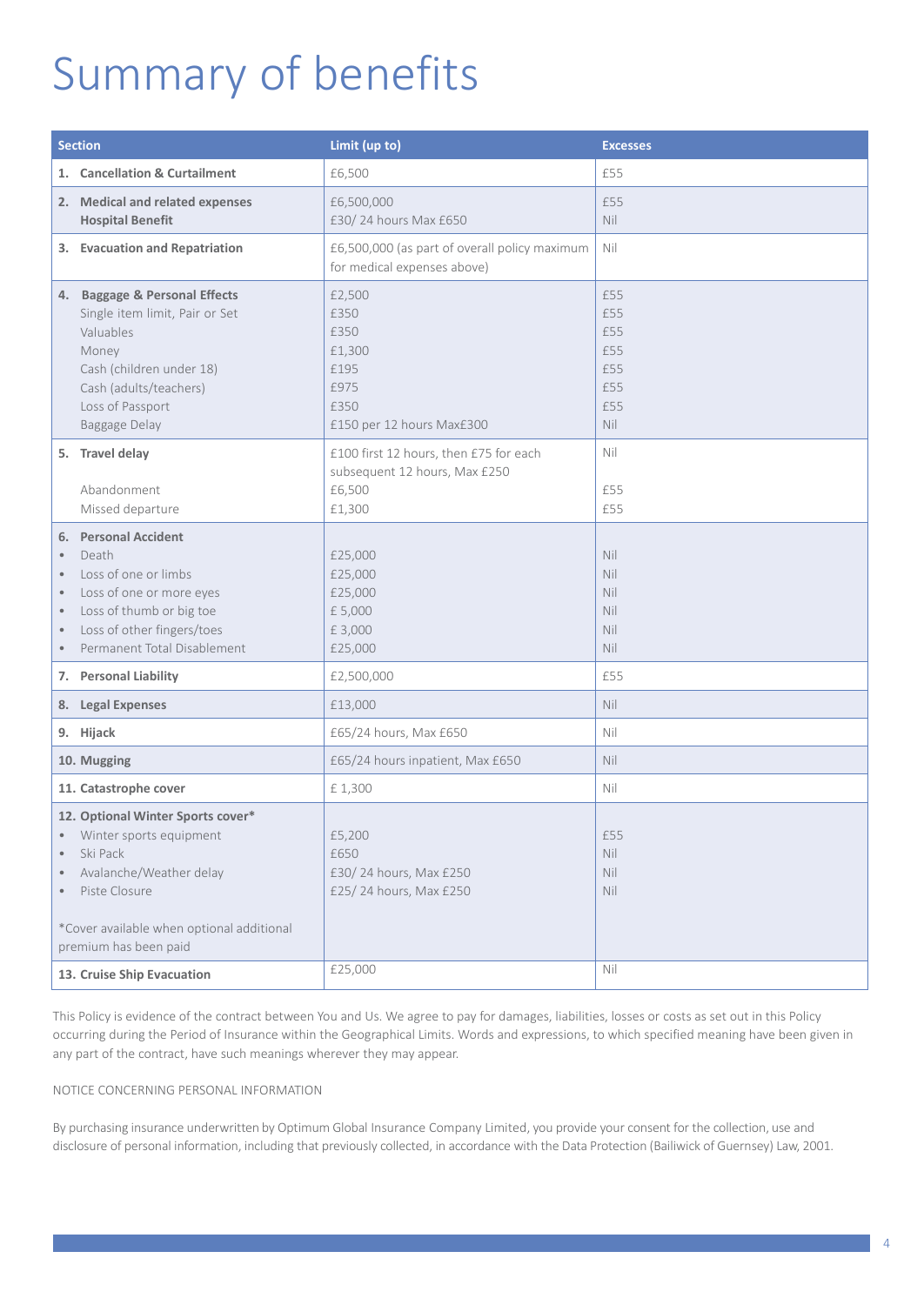## Optimum Global Insurance Company Limited Policy Holder's Complaint Protocol

We hope that you will be pleased with the policy you have purchased, however if You have a complaint with any aspect of your policy, you may contact the broker/agent who arranged Your policy for You. Should You be dissatisfied with the outcome of Your broker's resolution, please submit Your written complaint to:

The Managing Director Optimum Global Limited 4th Floor, 21 Perrymount Road Haywards Heath West Sussex RH16 3TP

If you are still not satisfied you may write to:

The Managing Director, Optimum Global Insurance Company Limited PO Box 549, Town Mills, Rue du Pre, St Peter Port, Guernsey, GY1 6HS.

On the rare occasion that we are not able to settle your complaint ourselves, you may also refer your complaint to the Guernsey Financial Services Commission at:

P.O. Box 128, Glategny Court, Glategny Esplanade, St Peter Port Guernsey,  $GY1 3HO$ 

Telephone: + 44 – 1481 – 712706 E-mail: [info@gfsc.gg](mailto:info@gfsc.gg)

On the rare occasions we are not able to settle your complaint ourselves, you may also refer your complaint to the Channel Islands Financial Ombudsman at:

Channel Islands Financial Ombudsman (CIFO) PO Box 114 Jersey Channel Islands JE4 9QG

Email: enquiries@ci-fo-org Website: www.ci-fo.org

Jersey Local phone: +44 1534 748610

Guernsey local Phone: +44 1481 722218

International Phone: +44 1534 748610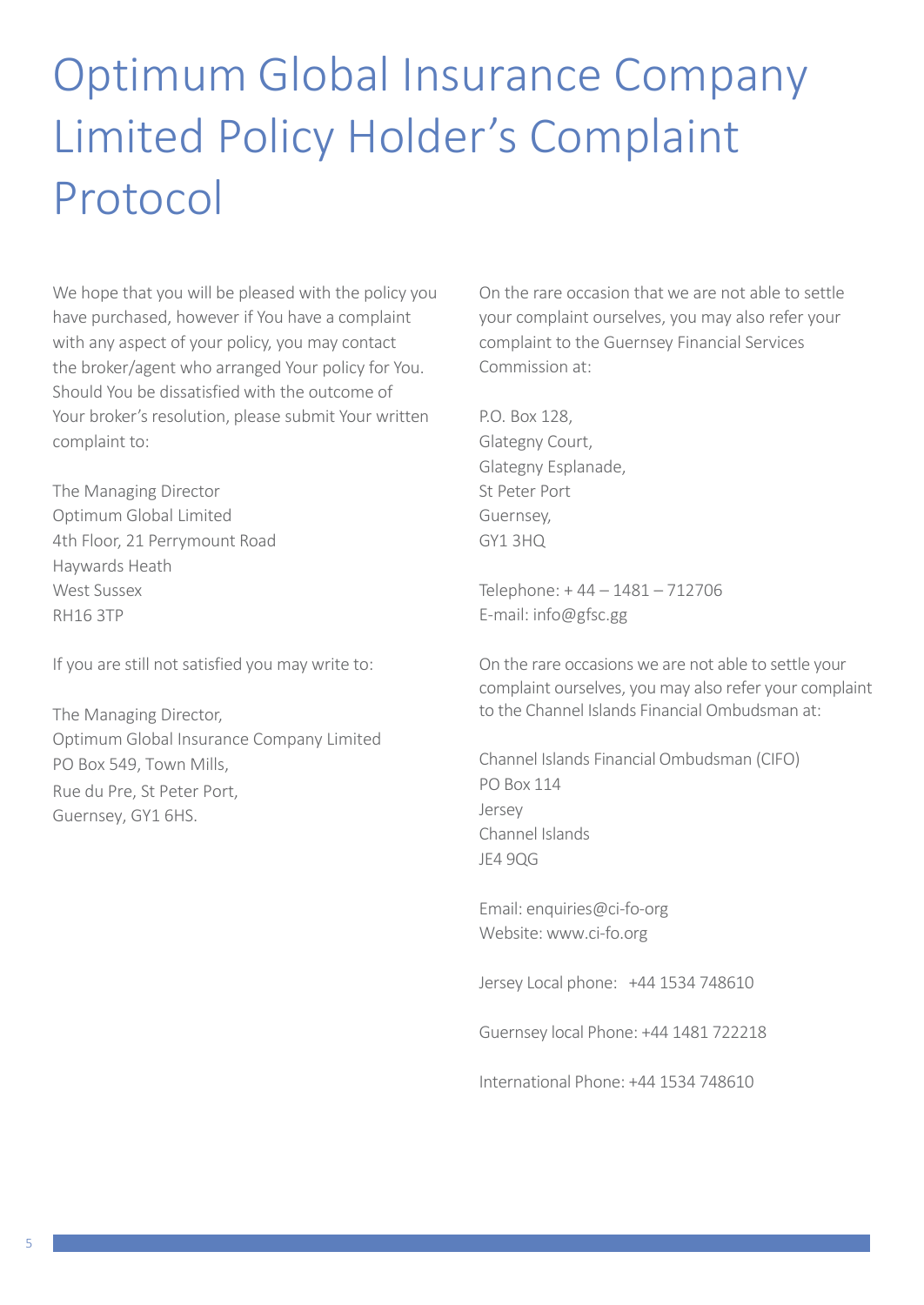## Introduction

## **Your Policy and Validation Certificate/Invoice**

Here is your new Journeyman Policy document. The Validation Certificate/Invoice for this policy is separately enclosed. Please ensure that both documents are kept together and carried with you on your trip.

## **Policy Underwriters**

Optimum Global Insurance Company Limited will provide the services and benefits described in this Policy:

- During the Period of Insurance;
- Within the Geographical Limits;
- Subject to the Limits of Cover, and all other terms, conditions and exclusions contained in this Policy.

#### AND

Subject to payment of the appropriate premium.

## **Important Information**

Details of cover are laid out in this Policy, which should be read in conjunction with Your Validation Certificate/Invoice, and We recommend that You read it to satisfy Yourself that this insurance meets Your requirements.

#### **Cancellation:**

We hope You are happy with the cover this Policy provides. However, if after reading this Policy this Insurance does not meet with Your requirement, please return it to Your agent within 14 days of issue. We will refund your premium provided the request to cancel is receive prior to the effective date of the coverage.

We shall not be bound to accept renewal of any Insurance and may at any time cancel any insurance document by sending 14 days notice to the Insured at his last known address. Provided the premium has been paid in full the Insure shall be entitled to a proportionate rebate of premium in respect of the un-expired period showing on the Insurance.

#### **Pre Existing Medical Conditions:**

Please note that this insurance contains certain exclusions relating to existing health conditions that affect You, Your Travelling Companions or anyone upon whom Your travel plans may depend:

This insurance excludes any claim arising as a result of a condition deemed to be pre-existing at the time of effecting this Insurance and/ or booking each Trip in respect of Annual multi Trip Policies. Preexisting condition means any illness, injury, condition or symptom:

- a) For which treatment, or medication, or advice, or diagnosis has been sought or received within the past five years or was foreseeable by You, Your Travelling Companions or anyone upon whom your trip depends prior to the time of effecting this Insurance and/or booking of Your trip, or
- b) Which originated with reasonable medical certainty or was known to exist by You, Your Travelling Companions or anyone upon whom your trip depends within the five years prior to the effective date of this Insurance and/or booking of Your trip whether or not treatment, or medication, or advice or diagnosis was sought or received.

**Note:** The above exclusions apply not only to You, but to Close Relatives or other non-travellers on whom the Trip depends.

### **What to do in the Event of a Medical Emergency**

You should first check that the circumstances are covered by referring to the relevant section of Your Policy. Having done this, please contact the 24-hour helpline number listed on Page 1. Give Your name, Master Certificate Number and as much information as possible, together with a telephone or fax number where You can be contacted day or night.

In the case of a serious medical emergency, involving anyone covered by the Policy, notify Us as quickly as possible.

**To comply with the terms and conditions of this insurance You must contact AXA PPP Healthcare Ltd if you require inpatient treatment, MRI or CT scans, medical evacuation or repatriation. In the case of an emergency where You are physically prevented from contacting Us immediately, You or someone designated by You must contact us within 48 hours, otherwise we may not pay Your claim.**

The emergency service can be contacted twenty-four hours a day. The telephone number to call is listed on Page 2. Your call with be answered by an experienced assistance co-ordinator to whom You should give all relevant information.

Please ensure You have details of Your Policy before You telephone.

#### **Repatriation of patients**

If, in the opinion of Our Medical Advisor, it would be preferable to repatriate a patient to Your Home, We will organise the repatriation. If You do not comply with this decision We reserve the right to withdraw cover with immediate effect.

### **The decision on the method of repatriation will be at the discretion of Our Medical Team subject to consultation with the doctor in attendance.**

Remember that in the case of patients requiring repatriation, the attending doctor must provide a certificate confirming that the patient is fit to travel, since without this the airline company operators reserve the right to refuse to carry any sick or injured person.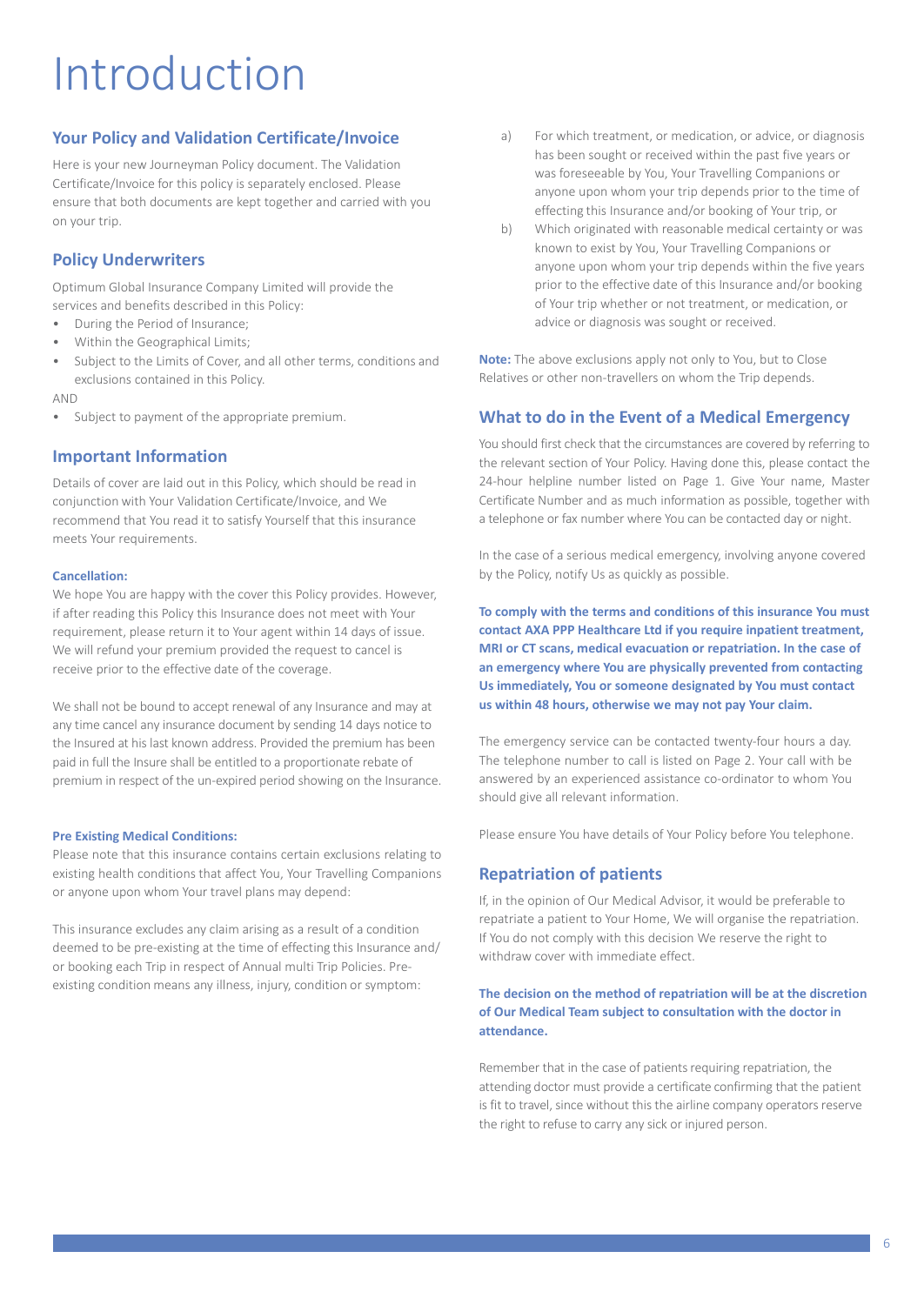## **Confirmation of payment**

Hospitals or doctors abroad will be contacted and their appropriate fees guaranteed, thus eliminating the necessity for You to make payments out of Your holiday funds.

Expenses incurred in providing the above facilities will be met up to the limits specified in this Policy. The operation and availability of the service will be governed by the same general terms, conditions and exclusion that appear in the Policy.

Claims relating to minor illnesses or accidents should be paid by You and reclaimed from Us within 30 days of returning from Your holiday.

### **Definitions**

Wherever the following words or phrases appear in Your Policy they will always have these same meanings. For Your convenience, these words and their meanings are shown in alphabetical order below:

#### **Bodily Injury:**

Injury resulting directly from an accident caused by external violent and visible means.

#### **Cash:**

Coins and notes that are legal tender in any country.

#### **Close relative:**

Spouse or Common-Law Partner, parents, daughter, son (including legally adopted daughter/son), grandparents, brother, sister, parentsin- law, sons/daughters-in-law, brother/sisters-in-law, or fiancé (e) of an Insured Person.

#### **Common-Law Partner:**

Any couple (including same sex) in a common-law relationship or who have cohabited for at least 6 months prior to the commencement of the Trip.

#### **Consequential Loss:**

Any other loss, damage or additional expenses following on from the event for which You are claiming is not covered under this insurance. Examples of such loss, damage or additional expenses would be the cost of replacing locks after losing keys, costs incurred in preparing a claim or loss of earnings following bodily injury or illness.

#### **Curtailment/Cutting Short Your Trip:**

Your early return Home before the scheduled return date.

#### **Excess:**

The amount You must pay as part of certain claims. This amount is per person and per section.

#### **Family:**

The principal Insured Person, his/her spouse or Common Law Partner, and up to 4 dependent children under 21 in full-time education travelling with the principal Insured Person.

#### **Geographical Limits:**

#### 1 – Worldwide

2 – Worldwide excluding USA, Canada and the Caribbean. 3 - Europe

#### **Hazardous Activities:**

Any sport or leisure activity other than those listed below, and then only when participating on an amateur basis: Aerobics, Archery, Athletics (Amateur only), Backpacking, Badminton, Banana Boating, Baseball, Basketball, Beach Games, Black Water Rafting (Grade 1-4), Boogie Boarding, Bowls, Breathing Observation up to 15m (excluding solo dives and no dives less than 24 hours before departure of your home), Bubble Diving up to 15m (excluding solo dives and no dives less than 24 hours before departure of your home), Canoeing (excluding white water canoeing of any grade), Clay Pigeon Shooting, Cricket, Curling, Cycling (excluding BMX or mountain biking), Dinghy Sailing, Dragon Boating, Dry Skiing, Dune Bashing, Falconry, Fell Walking, Fell Running, Fencing, Fishing (excluding wade fishing), Football, Golf, Hiking (under 2,500m altitude), Horse Riding (excluding jumping, hunting, polo and racing), Hot Air Ballooning which has been booked prior to departure, Ice Skating, Jet Boating, Jet Skiing, Jogging, Marathon Running, Motorcycling up to 125cc (provided rider holds a full driving license and is wearing crash helmet), Netball, Orienteering, Paintballing (provided protective eye-wear and clothing are worn), Parascending (over water), Pony Trekking, Quad Biking up to 125cc (providing rider holds a full driving license and is wearing crash helmet), Racquetball, Rambling (under 2,500m altitude), River Canoeing, Roller Skating, Roller Blading, Rounders, Rowing, Running/Jogging, Safari (if pre-booked through professional tour Operator, excluding the use of firearms), Sail Boarding, Sailing (within territorial limits), Scuba Diving up to 15m (excluding solo dives and no dives less than 24 hours before departure to Your Home), Shark Cage Diving up to 15m (excluding solo dives and no dives less than 24 hours before departure of your home), Shooting (shooting range only), Skate Boarding, Snorkelling, Snowmobiling up to 125cc (providing rider holds a full driving license and is wearing crash helmet), Softball, Squash, Surfing, Swimming (indoor), Table Tennis, Tennis, Track Events, Trekking (under 2,500m altitude), Triathlon, Tubing, Tuk-Tuk (providing rider holds a full driving license and is wearing crash helmet, Volleyball, Water Polo, Water Skiing, White Water Rafting (up to grade 4), Windsurfing, Yachting (inside territorial waters), Yoga.

#### **Hijack:**

The unlawful seizure or wrongful exercise or control of the aircraft or other conveyance or the crew thereof in which You are travelling as a passenger.

#### **Home:**

Your Usual Residential Address in your usual Country of Residence.

#### **Illness:**

An unhealthy condition of a body or mind necessitating the attendance of a medical practitioner.

#### **Manual Work:**

Work involving the following or similar occupation: hands-on involvement with the installation, assembly, maintenance or repair of electrical, mechanical or hydraulic plant or the undertaking of any trade of plumber, electrician, lighting or sound technician, carpenter, painter/decorator or builder, or manual labour of any kind, work in the armed forces.

#### **Money and Travel Documents:**

Cash, travel tickets, hotel vouchers, Green Card, Passports.

#### **Pair or Set:**

Items of Personal Baggage associated as being similar, complementary or used together.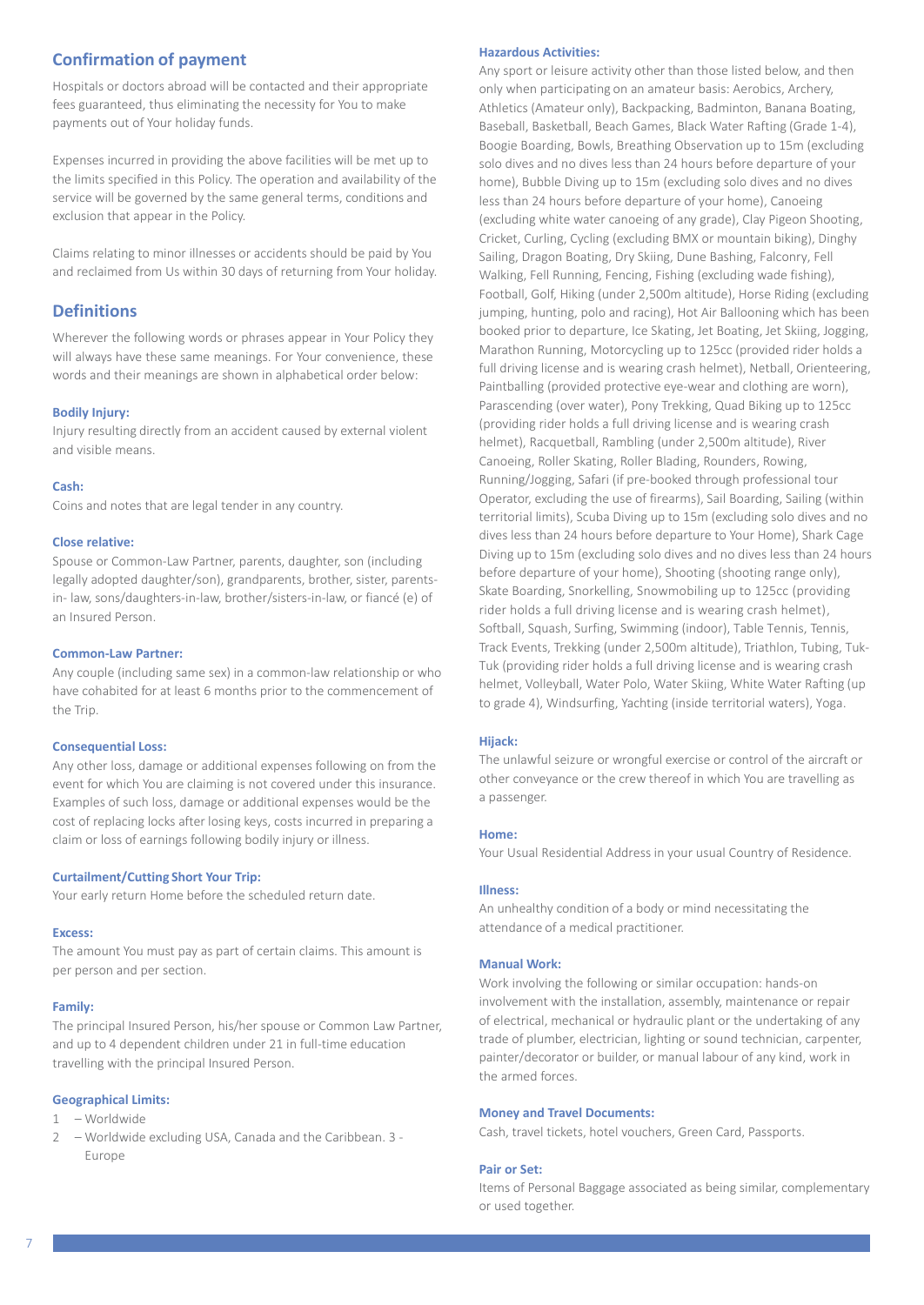#### **Period of Insurance – Single Trip:**

The period of the Trip commencing on the date stated in Your Validation Certificate/Invoice and ending when You arrive Home or on expiry of the number of days stated in Your Validation

Certificate/Invoice whichever is the earlier. However under Section 1 (Cancellation) the Period of Insurance starts on the date of effecting this insurance and ends immediately Your Trip commences on the date stated in Your Validation Certificate/Invoice.

#### **Period of Insurance – Annual Multi Trip:**

The period of the Trip which must begin and end during the 12 months stated Your Validation Certificate/Invoice but not exceeding 90 days in respect of any one Trip. However, under section 1 (Cancellation) the Period of Insurance starts on the date of booking the Trip and ends immediately Your Trip commences or when the insurance expires whichever is the earliest.

#### **Permanent total Disablement:**

Disablement which entirely prevents the insured Person from attending to business or occupation of any and every kind for at least 12 months, and at the end of that time being beyond the hope of improvement.

#### **Personal Luggage:**

Items usually carried or worn by travellers for their individual use during a Trip, including Your Valuables (as defined below).

#### **Policy:**

This document and any endorsements.

#### **Scheduled Airline:**

An airline that publishes a timetable and operates its services to a distinct schedule and sell to the public at large.

#### **Scheduled of Cover:**

Unless stated to the contrary, Our maximum liability in any one Period of Insurance, per Insured Person unless otherwise stated in Your Policy.

#### **Single Item:**

Any one article, pair, set or collection.

#### **Strike or Industrial Action:**

Any form of industrial action, whether organised by a trade union or not, which is carried on with the intention of preventing, restricting or otherwise interfering with the production of goods or the provision of services.

#### **Travelling Companion:**

A person accompanying You without whom the Trip cannot commence or continue.

#### **Trip:**

A journey within the Period of Insurance within the countries of the Geographical Limits which begins when You leave Your Home and ends when You get back Home. The maximum duration of any Trip should not exceed 90 days. We will extend the duration of a covered Trip (see above) day by day up to a maximum of 30 days at no extra cost if You have to stay on Your Trip longer because of event over which You have no control and of which You had no knowledge at the time of purchasing Your insurance. Such extension of Your Trip must be agreed by Us prior to

Commencementof Your extended stay.

#### **Usual Country of Residence:**

Means the country in which the Insured Person usually live/works for more than three (3) consecutive months as stated in the Application Form or any other country which We are asked to substitute as the Insured Person's new Usual Country of Residence so long as:

- a. We are informed in writing of any such permanent change \* in the country where the Insured Person usually live and
- b. We confirm Our agreement to continue insuring the Insured Person under this Policy on such terms as We think are appropriate

\*The Insured Person is deemed to make a permanent change in his or her Usual Country of Residence if that Insured Person lives or intends to live in the other country for more than three (3) consecutive months.

#### **Usual Residential Address:**

Means the address in which the insured Person usually lives for more than three (3) consecutive months as stated in the Application Form or any other address which We are asked to substitute as the Insured Person's new Usual Residential Address so long as:

- a. We are informed in writing of any such permanent change \* in the address where the insured Person usually lives and
- b. We confirm Our agreement to continue insuring the Insured Person under this Policy on such terms as We think are appropriate.

\*The Insured Person is deemed to make a permanent change in his or her Usual Residential Address if that Insured Person lives or intends to live in the other address for more than three (3) consecutive months.

#### **Validation Certificate/Invoice:**

An Insurance Validation Certificate/Invoice issued by Journeyman Services Ltd which describes the insured Person(s) who are covered under this Policy.

#### **Valuables:**

Jewellery, watches, furs, gold, silver articles, binoculars, telescopes, spectacles, sunglasses, leather articles, perfumes, precious stones, audio, video, photographic, electronic and telecommunications equipment.

#### **We/Us/Our:**

Any person named in the Validation Certificate/Invoice.

#### **Advice on what to do if something goes wrong**

We hope your trip goes smoothly, but if something does happen, we can deal with your claim much more quickly if you know exactly what to do. Therefore, here are the answers to some frequently asked questions:

#### **What if I have to cancel my trip because of illness?**

Just ask your doctor to complete and sign the medical certificate included in the cancellation claim form. You will need to send this to us along with your overseas trip booking invoice, receipt, and cancellation invoice.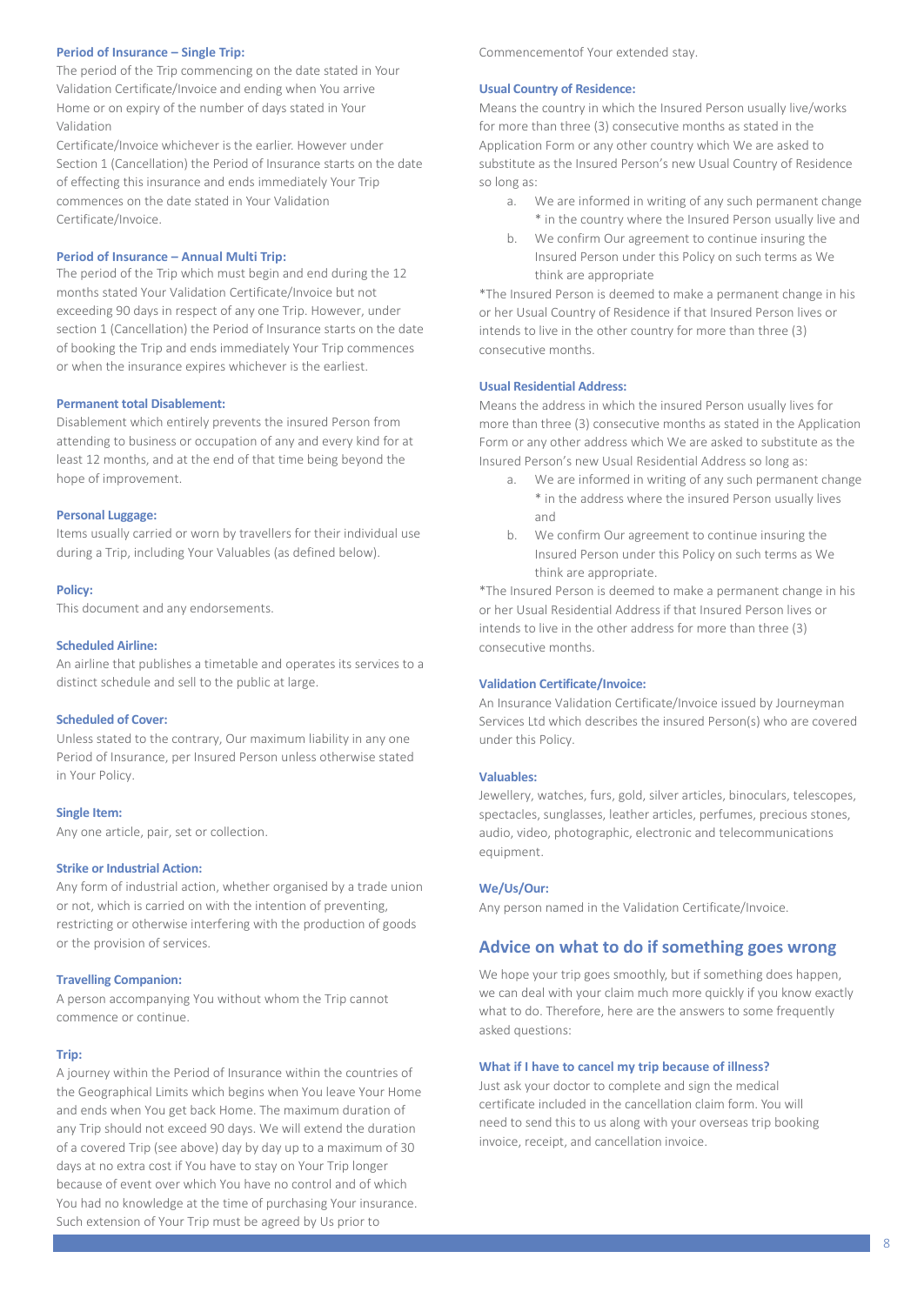#### **What if I have to cut short my holiday due to accident or illness?**

Be sure to obtain a doctor's letter confirming that you need to curtail your trip and return home. We will also need your holiday booking invoice and receipt to support your claim.

#### **What should I do if I'm injured or taken ill during my**

**holiday?** Immediately arrange for any treatment you need, but please be sure you contact us as soon as possible for authorisation before incurring any medical expenses over £500. You must obtain a detailed receipt for all the treatment that you receive.

#### **What if the injury or illness prevents me returning home as planned?**

Please get written confirmation from the doctor who is treating you, that you are unfit to travel at the scheduled time.

#### **What should I do if another party is responsible for some of my claims costs?**

You must contact us if you are able to recover any part of your claims costs from any other party, for example if you have another insurance policy, cover through a state healthcare system or are legally entitled to recover costs from another third party. We will only pay our proper share.

#### **Important note:**

If you need to stay in hospital for more than 24 hours, someone must contact International Emergency Medical Assistance on +44 (0)1892 772575 as soon as possible to advise us of the details. Should you incur any additional expenses for travel and accommodation, please keep your receipts.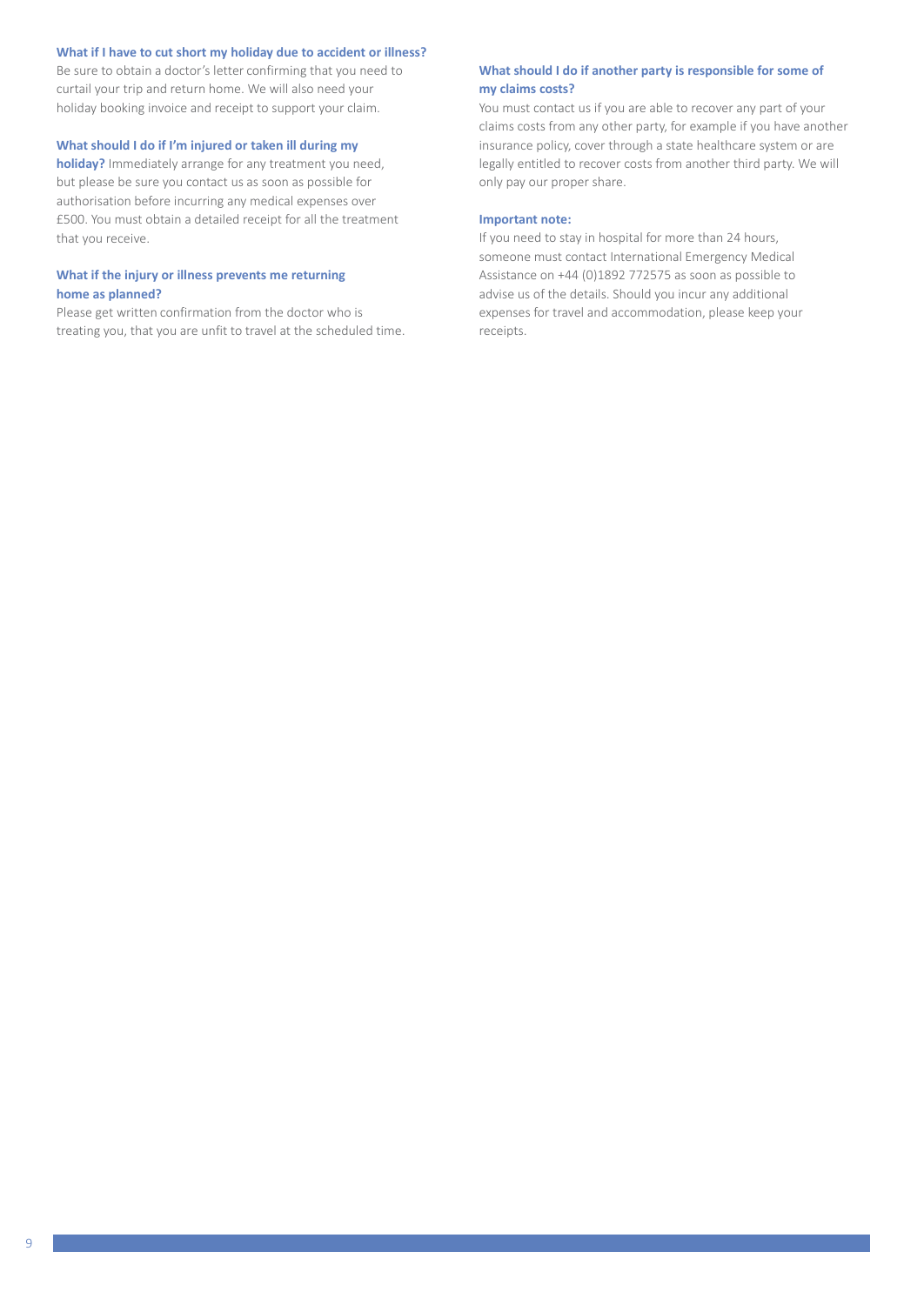#### What's the procedure if my baggage is lost, stolen, damaged **or del a yed?**

- If you lose your baggage or it is stolen, report this to the police immediately and g et a Police Report.
- If your baggage is lost or damaged whilst being carried by an airline, railway, coach or ship, report this in writing to the carrier as soon as possible (at least within three days). Make sure you receive a Property Irregularity Report or similar documentation. Please keep copies of any correspondence you send or receive, as well as the retained portion of the travel tickets and baggage tickets.
- In the event of your baggage being damaged, obtain an estimate for the repair. If the article is not repairable, get a letter of c o nfirm ation f rom the repai r e rs. Please r e tain the dama ged i tem whe r e ver possible.
- To support a claim for damaged and lost items we will require receipts showing the purchase price and date of purchase.
- If your baggage is delayed for more than 12 hours, get written confirmation of this from the carrier. You will also need receipts to support your claim for any emergency purchases you have to make.

#### **Wh at if I lose my passport?**

Report it to the police immediately and g et a Police Report. If you incur costs when obtaining replacement documentation e.g. extra travel, unplanned accommodation or statutory charges, be sure to keep all your recei pts.

#### **Wh at if my mon ey is lo st or stolen?**

- Report this to the police without delay certainly within 24 hours of dis c o vering the loss. Please g et a Police Report.
- If you have lost Travellers Cheques you should report this immediately to the local branch, agent or issuing authority and apply to them for a refund. If, for any reason, you are unsuccessful in getting a refund, you will need a letter from them confirming this fact.
- If you have lost your foreign currency you will need evidence of conversion from the bank, such as a currency conversion bank slip.
- If you have lost sterling or cheques you will need confirmation of cancelled cheques and bank stateme nts.

#### **Wh at if I miss my plane, t rain, coach or fer ry be cause of a t ransport b rea kdown?**

If your transport breaks down, please make every effort to reach the point of departure from or return to the UK on time. Should you still miss your flight, train, coach, ship, ferry, or cross-channel train, get a receipt for any alternative transport needed to reach your destination. If public transport let you down, please obtain written confirmation from the carrier explaining the cause.

#### What if my outward or return journey is delayed for more **than 12 hours?**

Please obtain detailed confirmation from the carrier (or their handling agent) explaining the reasons for the delay, its precise duration and the original itinerary.

#### What if I accidentally injure someone outside my immediate family **and th ey wish to seek compens ation?**

We will require the name and address of the person injured; a full description of the injuries suffered; plus full details of the accident including h o w, when and whe re it occur red.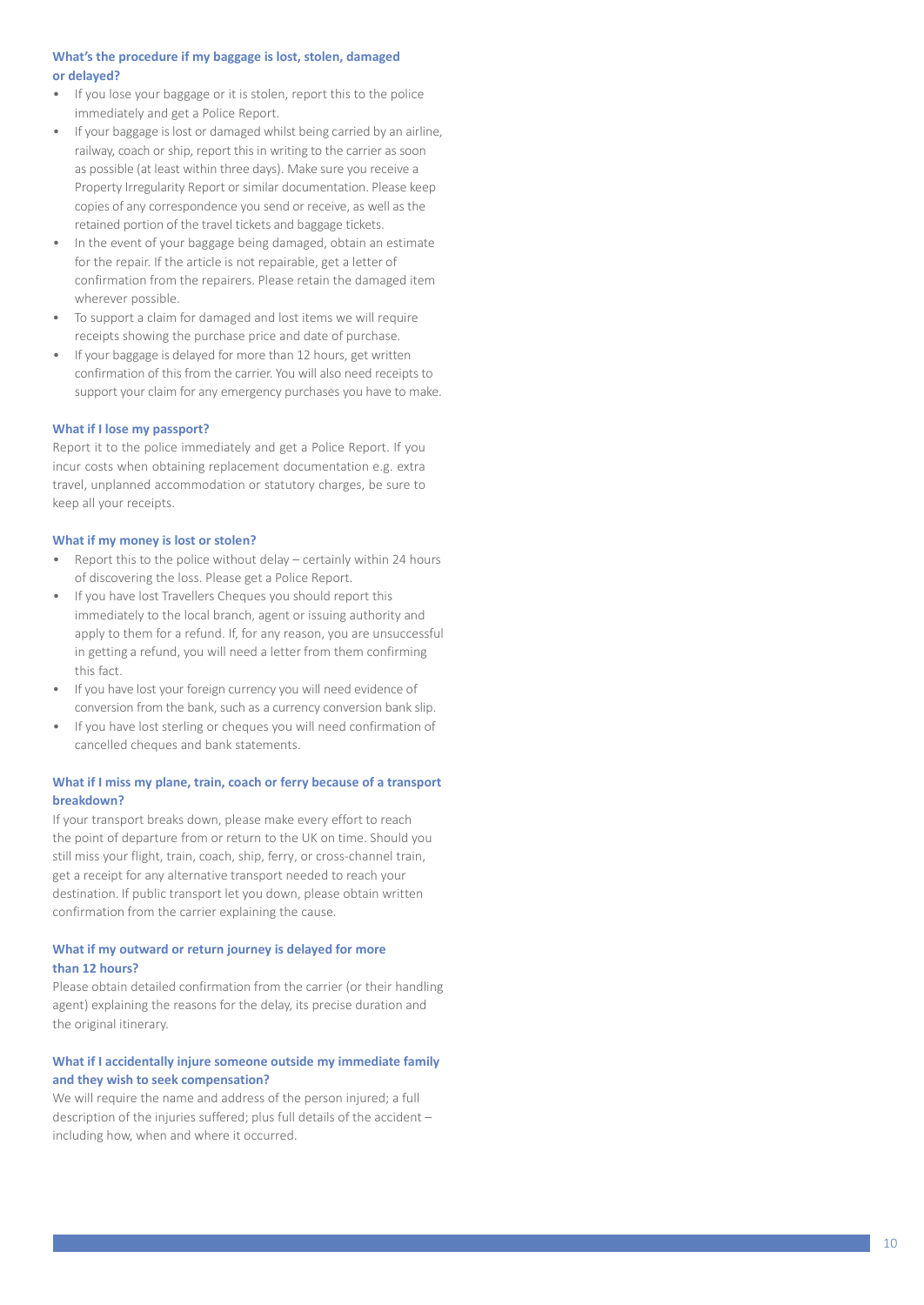## General Conditions

IMPORTANT NOTE: Certain sections of the Policy have particular conditions attaching to them, but these apply to all sections:

- **1)** Before We consider a claim, it is a condition that:
- (a) The answers in any proposal and declaration for this insurance are true and complete to the best of Your knowledge and belief and such proposal and declaration form the basis of this contract.
- (b) You or any person, on whose behalf payment is claimed; observe the terms and conditions of the Policy.
- (c) You take all reasonable steps to prevent accident, injury, illness, disease, loss or damage.
- (d) You produce the Validation Certificate/Invoice as evidence when making a claim.
- **2)** Any Medical information supplied to Us will be treated in the strictest confidence and will be used solely for Our own internal purposes for the assessment of the risk and will not be disclosed to any outside person or authority without the specific approval of the person whose details are given. We shall not refuse cover unless, in Our opinion, the risk associated with the particular person is substantially greater than that represented by the average healthy traveller.
- **3)** During each Period of Insurance, and before You depart on each trip You much declare to Us any change in Your health or medical status, or changes in the health or medical status of any Close Relative on whom travel plans depend. We must accept this change in writing before cover will be continued.
- **4)** We will not refund any premium paid after 14 days from the issue date of this Policy unless as a result of cancellation by Us.
- **5)** You must exercise reasonable care for the supervision and safety of Your property and of Your person. You must take all reasonable steps to avoid or minimise any claim. You must act as if You are not Insured.
- **6)** You must avoid needless self-exposure to peril unless You are attempting to save human life.
- **7)** We will make every effort to apply the full range of services in all circumstances dictated by the terms and conditions. Remote geographical locations or unforeseeable adverse local conditions may preclude the normal standard of service being provided. In all cases where such difficulties exist, the full monetary benefits of the insurance cover will apply.
- **8)** You must comply in full with the terms and conditions of this Policy before a claim will be paid. Please read this Policy carefully in conjunction with Your Validation Certificate/Invoice, and if unsure as to what is covered or excluded, contact the Policy Helpline.
- **9)** In case of an emergency or of any occurrence, which may give rise to a claim for costs in excess of £500 under this insurance, You must contact Us as soon as practicable. You must make no admission, offer, promise or payment without Our prior consent. Telephone Us first.
- **10)** We are entitled to take over Your rights in the defence or settlement of a claim, or to take proceeding in Your name for Our own benefit against another party and We shall have full discretion in such matters.
- 11) We may, at any time, pay to You our full liability under this Policy after which no further liability shall attach to Us in any respect or as a consequence of such action.
- **12)** You must take all practicable steps to recover any article lost or stolen and to identify and ensure the prosecution of the guilty Person(s). We may at any time at our expense take such action as We deem fit for the recovery of the property lost or stated to be lost. You must provide a police report to substantiate any claim for lost or stolen items.
- 13) In the event of a valid claim, You shall allow Us the use of any relevant travel tickets You are not able to use because of the claim. All receipts submitted as part of a valid claim shall be retained by Us.
- 14) You must give us written notice of any event, which may lead to a claim, within 28 days of Your return Home to the country of departure.
- **15)** As often as We require You shall submit to medical examination at Our expense. In case of the death of an Insured Person We shall be entitled to have a postmortem examination carried out at Our expense. You must supply Us with a written statement substantiating Your claim, together with (at Your own expense) all certificates, information, evidence and receipts that We require.
- **16)** You will be required to reimburse to Us, within one month of Our request to You, any costs or expenses We have paid out on Your behalf which are not covered under the terms of the Insurance.
- **17)** You must pay the appropriate premium for the full number of days comprising Your planned Trip. If Your Trip is planned to exceed the number of days for which You have purchased insurance then no cover at all shall apply in respect of that Trip and You will need to make alternative insurance arrangements.
- 18) This contract has been entered into in the United Kingdom and is subject to the laws of the island of Guernsey
- **19)** No provision or condition of this Policy may be waived or modified except by an endorsement signed by an authorised official on behalf of Us.

#### **Fraud**

**20)** If any claim under this Policy is fraudulent in any respect or if any fraudulent means or devices (including inflation or exaggeration of the claim or submission of forged or falsified documents) are used by You or anyone acting on Your behalf to claim under this Policy, this Policy shall become void and the premium paid shall be forfeited. Any benefits so claimed and received must be repaid to Us.

#### **Non-Assignment**

21) No Assignee shall be entitled to any payment under this Policy.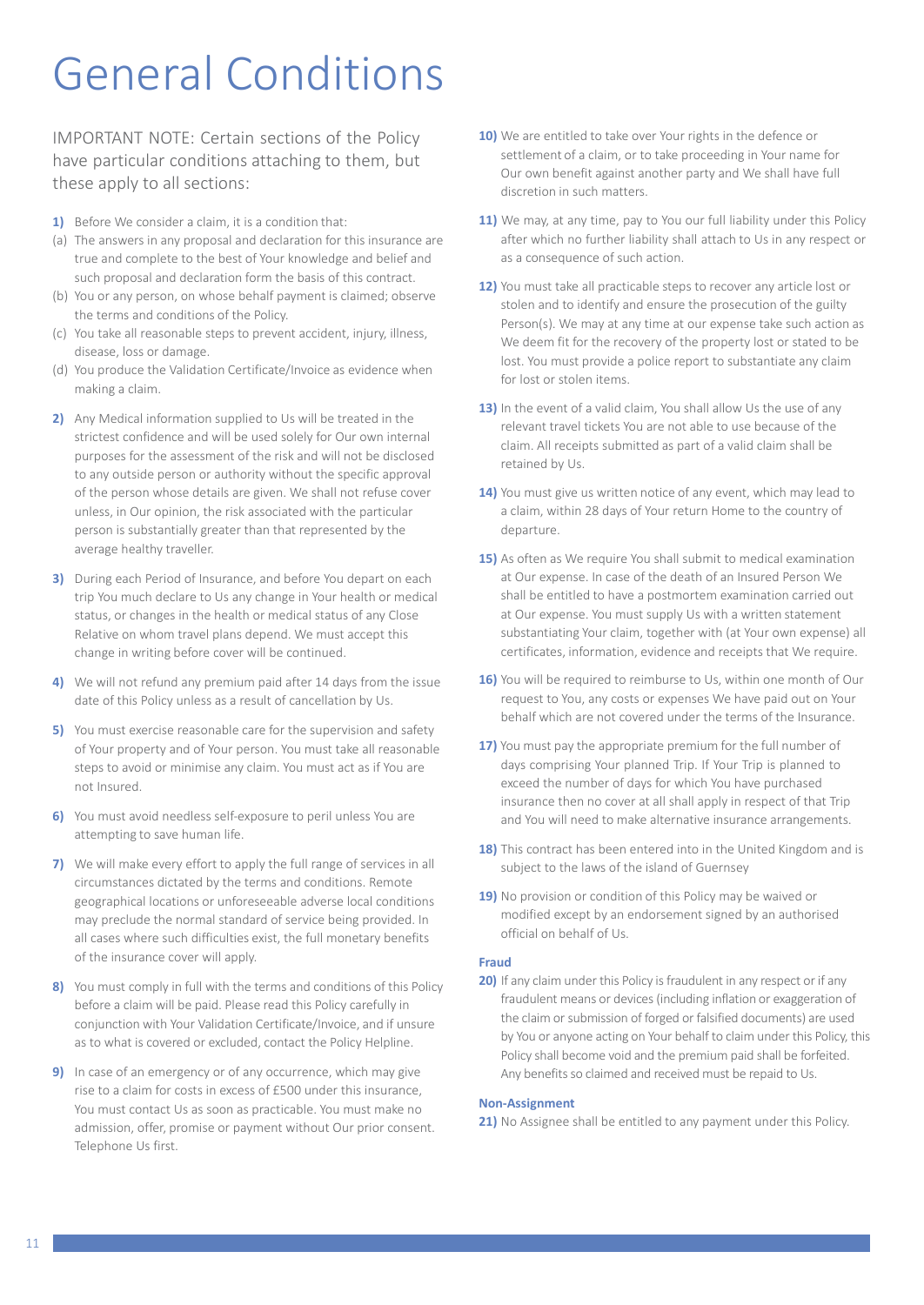## General Exclusions

IMPORTANT NOTE: Certain sections of the Policy have particular exceptions attaching to them and some apply to all sections:

#### **We will not pay for:**

No Section of this Policy shall apply in respect of:

- **a)** Any person who has reached the age of 80 years at the commencement of the Period of Insurance,
- **b)** Claims arising from circumstances known to You at the latter of:
- Applying for this insurance or
- At any time prior to the commencement of the Period of Insurance or
- Booking your Trip or
- The commencement of any Trip,

Or claims arising as a result of changes to Your health or the health of a Travelling Companion or anyone upon whom Your trip depends, which have not been disclosed to Us prior to the latter of

- The commencement of the Period of Insurance or
- Booking Your Trip or
- The commencement of any Trip.
- **c)** Loss, damage or expense which at the time of happening is insured by, or would, but for the existence of this Policy, be insured by any other existing certificate, policy or any motoring organisation's service. If You have any other certificate in force, which may cover the event for which You are claiming, You must tell Us. This exclusion shall not apply to Section 5 – Personal Accident.
- **d)** Costs which would have been payable if the event being the subject of a claim had not occurred (for example, the cost of meals which You would have paid for in any case).
- **e)** Consequential Loss of any nature, including, but not exclusively, phone calls and taxi fare, other than as specifically provided within the terms of this Policy.
- **f)** Any deliberately careless or deliberately negligent act or omission by You.
- **g)** Needless self-exposure to peril except in an endeavour to save human life.
- **h)** Any claim airing directly or indirectly for drug addiction or solvent abuse or You being under the influence of alcohol or drug(s).
- **i)** Any claim arising or resulting directly or indirectly from any psychiatric or mental/psychological disorder including anxiety, depressive illness of any type, suicide, attempted suicide or intentional self-injury.
- **j)** Flying (other than as a fare-paying passenger on a regular Scheduled Airline or licensed charter aircraft).
- **k)** Sexually transmitted diseases.
- **l)** Any injury, illness, death, loss, expense or other liability attributable to HIV (Human Immunodeficiency Virus) and/or any HIV related illness including AIDS and or any mutant derivatives or variations thereof however caused.
- **m)** Your engaging in Manual Work (as defined) in conjunction with any profession, business or trade.
- **n)** Any costs, medical or otherwise incurred by the Insured Person when engaging in Hazardous Activities as listed below: **We will not pay for claims relating directly or indirectly to:**

Mountaineering with or without ropes; Scuba diving to a depth of more than 15 Metres; Trekking to a height of over 2,500 metres; Abseiling; American Football; Base jumping; Battle Reenactment; BMX-ing; Cliff diving; Drag Hunting; Field Hockey; Fishing (deep-Sea/Spear); Flying in an unlicensed aircraft or as a learner; Gaelic Football; Glacier Walking; Go Karting; Gorilla Trekking; Gymnastics; Helicopter Ride; Hurling; Kite Surfing (Land/Sea); Kloofing; Lacrosse; Land Sailing; Martial Arts; Motorcycling Tour over 125cc; Mountain Boarding; Mountain Biking; Outward Bound Pursuits; Free climbing; Bungee jumping; Canyoning; Gliding; Hang-gliding, paragliding or microlighting; Parachuting or skydiving; Polo; Potholing; Ranching; Rap Jumping; Rugby; Sand/Dirt/Volcano Surfing; Skiing off piste or any other winter sports activity carried out off piste (unless the optional Winter Sports has been purchased and included with your Travel Insurance, please see section 12 for more information); Storm Chasing; Street Hockey; Tall Ship Crewing; Trampolining; Tree Canopy Walking/Climbing; Via Ferrata; Volunteer Work; Wake Boarding; Water Jetting; Wrestling; Zip Line/Wire.

#### **However, if you have purchased the Adventure Sports upgrade (additional premium payable), we will pay for claims relating directly or indirectly to:**

Mountaineering with ropes up to a height of 2,500 metres; Scuba diving to a depth of up to 30 metres if you hold an appropriate diving qualification or you are being instructed by an appropriately qualified diving instructor, for example an instructor recognised by PADI (Professional Association of Diving Instructors); Trekking to a height of up to 5,000 metres; Bouldering (no free climbing); Bridge Walking; Bungee jumping; Canyoning; Cross Country/Nordic Skiing; Dog Sledding; Gliding; Gorge Swinging; Hang-gliding, paragliding or microlighting; hydro Speeding; Kayaking; Open Water Swimming (supported); Overland Travel (guided only); Parachuting or skydiving; Parasailing; Potholing; Reverse Bungee; Snow Shoeing; Swimming with Dolphins; Tug of War; Wadi Bashing; Wall Climbing (man-made – no free climbing); Whale Watching (organised and from a boat); Zorbing/Hydro Zorbing (organised only).

- **o)** Notwithstanding any provision to the contrary within this insurance, or any endorsement thereto, it is agreed that this insurance excludes any loss or expense of whatsoever nature directly or indirectly caused by, resulting from, or in connection with any of the following regardless of any other cause or event contributing concurrently or in any other sequence to the loss:
	- a) War, invasion, acts of foreign enemies, hostilities or warlike operations (whether war is declared or not), active involvement in criminal activity, civil war, rebellion, revolution, insurrection, civil commotion assuming the proportions of or amounting to an uprising, military or usurped power; or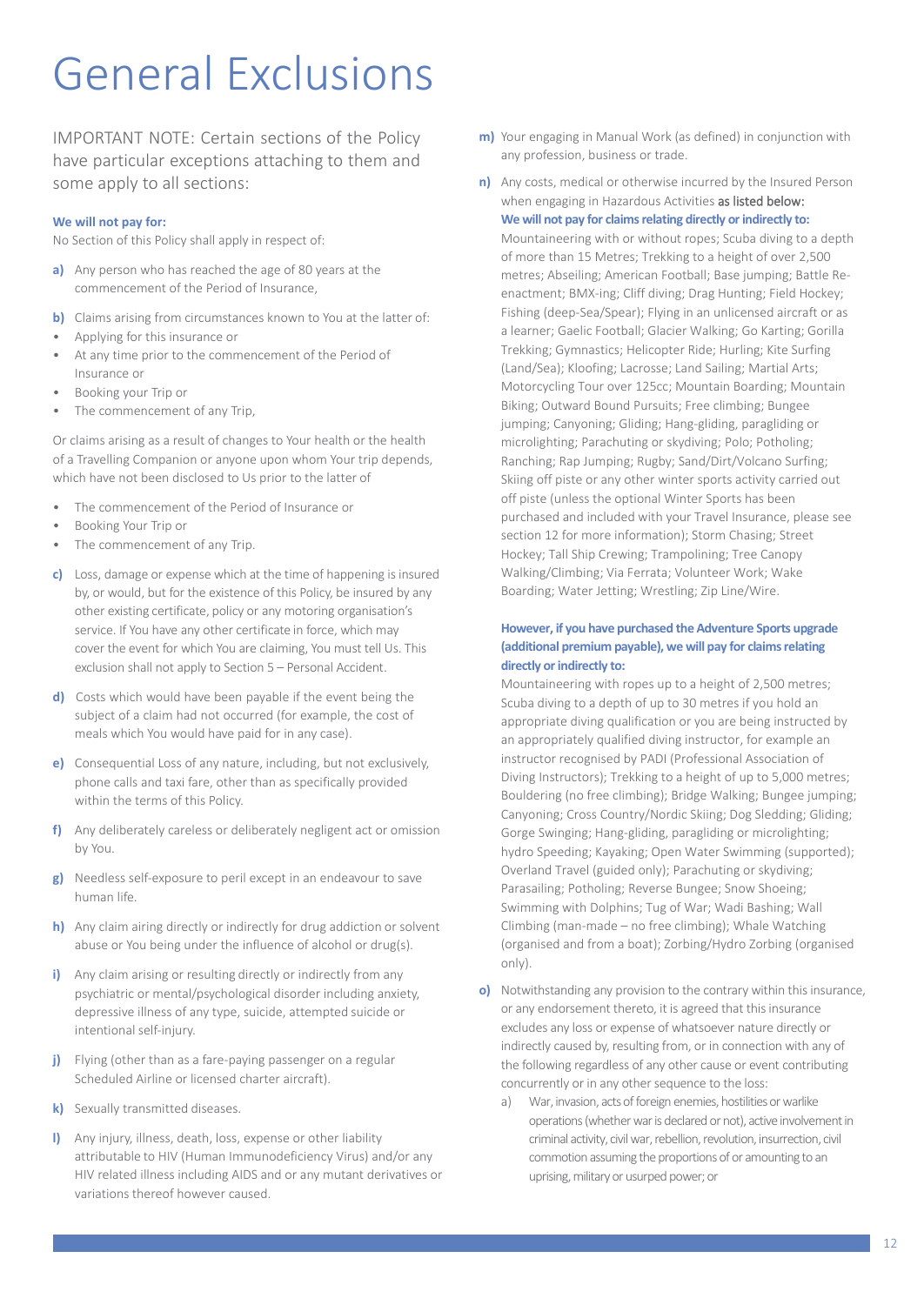- b) Any act of terrorism including but not limited to:
	- i. The use or threat of force, violence and/or
	- ii. Harm or damage to life or to property (or the threat of such harm or damage) including, but not limited to, nuclear radiation and/or contamination by chemical and/or biological agents, by any person(s) or group(s) of persons, committed for political, religious, ideological or similar purposes, express or otherwise, and/or to put the public or any section of the public in fear; or
	- iii. Any action taken in controlling, preventing, suppressing or in any way relating to (a) or (b) above. If we say that because of this exclusion, any loss, damage, cost or expense is not covered by this Policy the burden is on You to prove otherwise. As an innocent by-stander You are covered providing that at the time of travel You are not travelling to a country or area that the Foreign Ministry of your country of residence lists as a place which they either advise against: all travel to; or all travel on holiday or non-essential business.
- **p)** Loss or destruction or damage or any expense whatsoever resulting from: Ionising radiations or contamination by radioactivity from any nuclear waste from the combustion of nuclear fuel, or the radioactive, toxic, explosive or other hazardous properties of any explosive nuclear assembly or nuclear component thereof.
- **q)** Delay, loss, damage, injury or consequential loss, directly or indirectly caused by the actual or potential Inability or any computer, data processing equipment or media, microchip, integrated circuit or similar device or any computer software or stored program to correctly recognise any date as its true calendar date or to continue to function correctly in respect of or beyond that date.
- **r)** Any claim when You have not paid the appropriate premium for the cover required.
- **s)** Consequential Loss of any kind arising from the provision of, or any delay in providing, the services to which this Policy relates, unless negligence on Our part can be demonstrated.
- **t)** Any Claim arising from You travelling against any health requirements stipulated by the carrier, their handling agent or any other transport provider.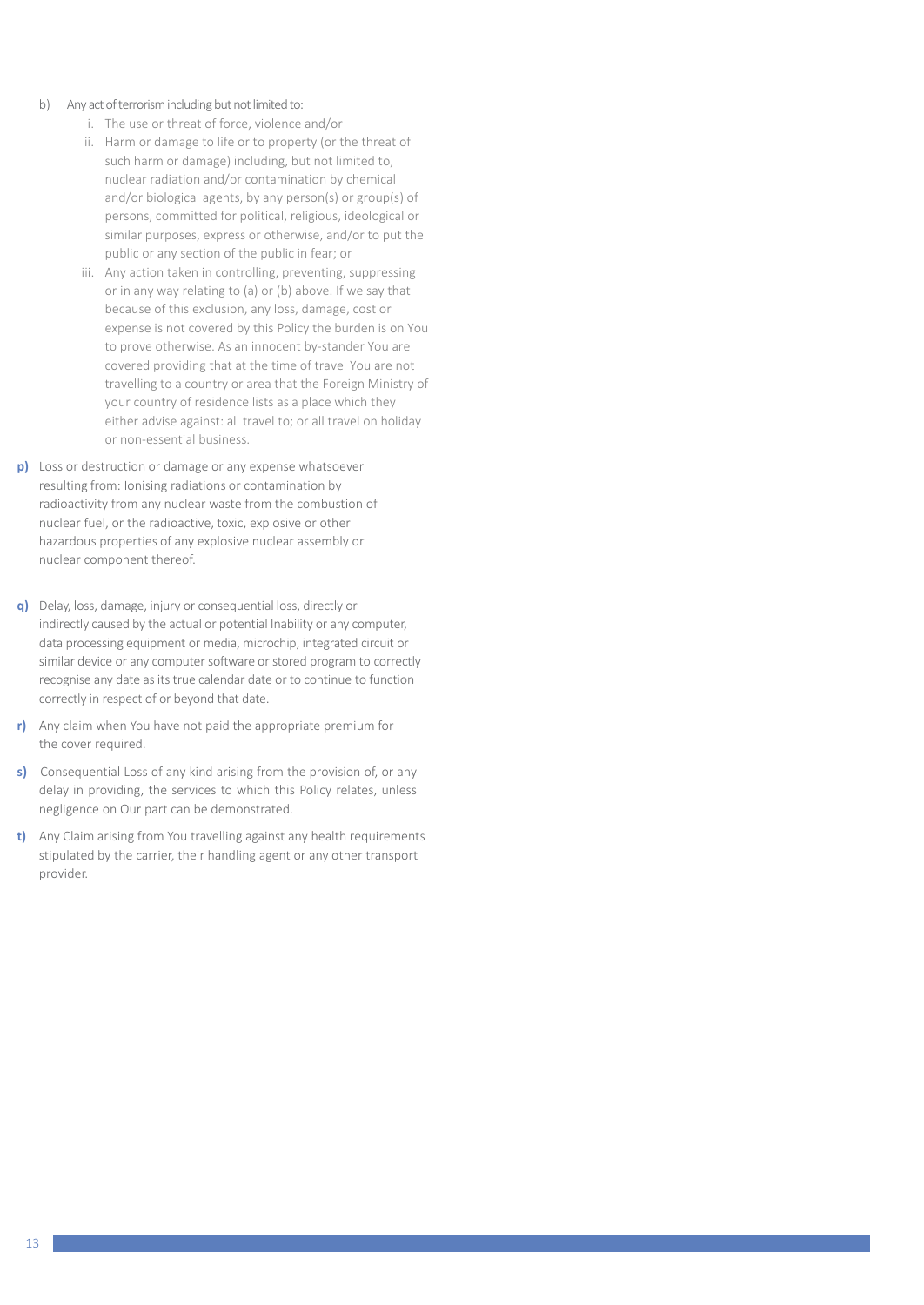## Benefits

## **Section 1 – Cancellation and Curtailment Charges**

We will cover up to the amount shown in the Schedule of Cover per Insured Person in total under this Policy for financial loss You suffer during the Period of Insurance, being non-refundable deposits and amounts you have paid (or have contracted to pay), for travel to/from Your holiday destination and accommodation You do not use because of your inability to commence travel or complete the Trip. **Your Cancellation or Curtailment must be necessary and unavoidable in order for You to claim.**

You are covered for:

#### **Cancellation**

- Unforeseen Bodily Injury, illness or death of You, Your Close Relative, Travelling Companion, any person with whom You were going to stay during the Trip.
- The death imminent demise or hospitalisation due to a serious accident or Illness of a Close Relative.
- You or Your Travelling Companion being called up as for jury service or being subpoenaed as a witness in a Court of Law (other than in a professional capacity)

#### **Curtailment**

- Unused accommodation and additional travel expenses which are not recoverable from any other source, because of unexpected Curtailment of Your holiday or Trip after commencement, due to one of the following reasons:
	- o Unforeseen Bodily Injury, illness or death or You, Your Close Relative, Travelling Companion, any person with whom You were going to stay during the Trip.
	- o The death, imminent demise or hospitalisation due to a serious accident or Illness of a Close Relative.

#### **Conditions applicable to Cancellation Charges: (See also General Conditions)**

- You must advise Your Travel Agent/Tour Operator or provider of transport/accommodation, as soon as You become aware of the need to cancel Your Trip. We will only be responsible for the cost of cancellation that applied at the time You became aware of the reason for cancellation. You must provide Us with a cancellation invoice.
- Our maximum liability under this section shall not exceed the amount paid by You, less any refund recoverable from Your Travel Agent/Tour Operator.
- All claims relating to Cancellation due to a medical reason must be supported by documentation confirming that medical advice was sought and that advice was given by a medical practitioner to cancel a Trip prior to cancellation of that Trip.

#### **Conditions applicable to Curtailment: (See also General Conditions)**

• Prior to curtailment of the holiday, due to medical reasons, a doctor's certificate must be obtained from the attending doctor abroad, confirming the necessity to return Home.

**Our medical emergency service must be contacted prior to any arrangements being made to curtail the Trip and return Home.**

## **Section 1 Exclusions**

#### **Cancellation or Curtailment**

#### **(See also General Exclusions) You are not covered for:**

- The Excess referred to in the Schedule of Cover.
- Any circumstances know to You likely to cause cancellation or curtailment, prior to booking.
- Your disinclination to travel for any reason.
- Default, financial or otherwise, of any transport or accommodation provider, or any person or Company operating as Your Agent.
- Failure by the provider of any part of the booked Trip to actually supply the service or transport (whether as the result of error, insolvency, omission, default or otherwise).
- Any expense payable by the tour operator, hotel or airline or recoverable from any other source.
- Withdrawal from service of the aircraft or sea vessel on which You are booked to travel, by order or recommendation of the regulatory authority in any country. You should direct any claim in this case to the transport operator involved.
- Claims arising from actual or planned Strike or Industrial Action which was common knowledge at the time You made travel arrangements for the Trip.
- Loss arising directly or indirectly from adverse weather conditions.
- The cost of tours, excursions or rental vehicles.
- Prohibitive regulations by the Government of any country, or delay or amendment of the booked Trip due to Government action.
- Any cancellation or curtailment caused by work commitments or amendment to your holiday entitlement by Your employer.
- Any claim resulting from Your failure to hold or obtain a valid passport and any required visa in time for the booked Trip.
- Additional costs for which You become responsible for as a result of not cancelling Trip immediately there is a reason for a Trip to be cancelled.
- Any loss or expense where you cannot travel or choose not to travel because the Foreign, Commonwealth and Development Office (or any other equivalent Government body in another country) advises against travel due to a pandemic
- Any loss or expense relating to your disinclination or reluctance to travel following a pandemic or due to compulsory quarantine on arrival at your destination or on return to your home area
- The cost of this Policy.

## **Section 2 – Medical and related expenses incurred abroad**

#### **You are covered for:**

We will cover up to the amount shown in the Schedule of Cover per Insured Person who suffers a sudden and unforeseen bodily injury or illness or dies during a Trip. We will cover the following costs necessarily and reasonably incurred abroad as a result of You becoming ill, sustaining injury or dying outside Your Home during the Period Of Insurance:

• Reasonable expenses for the immediate needs of a medical emergency. Included are doctor's fees, hospital expenses, inpatient and outpatient medical treatment and charges for medical transportation to the nearest suitable hospital abroad, when deemed necessary by a recognised medical practitioner.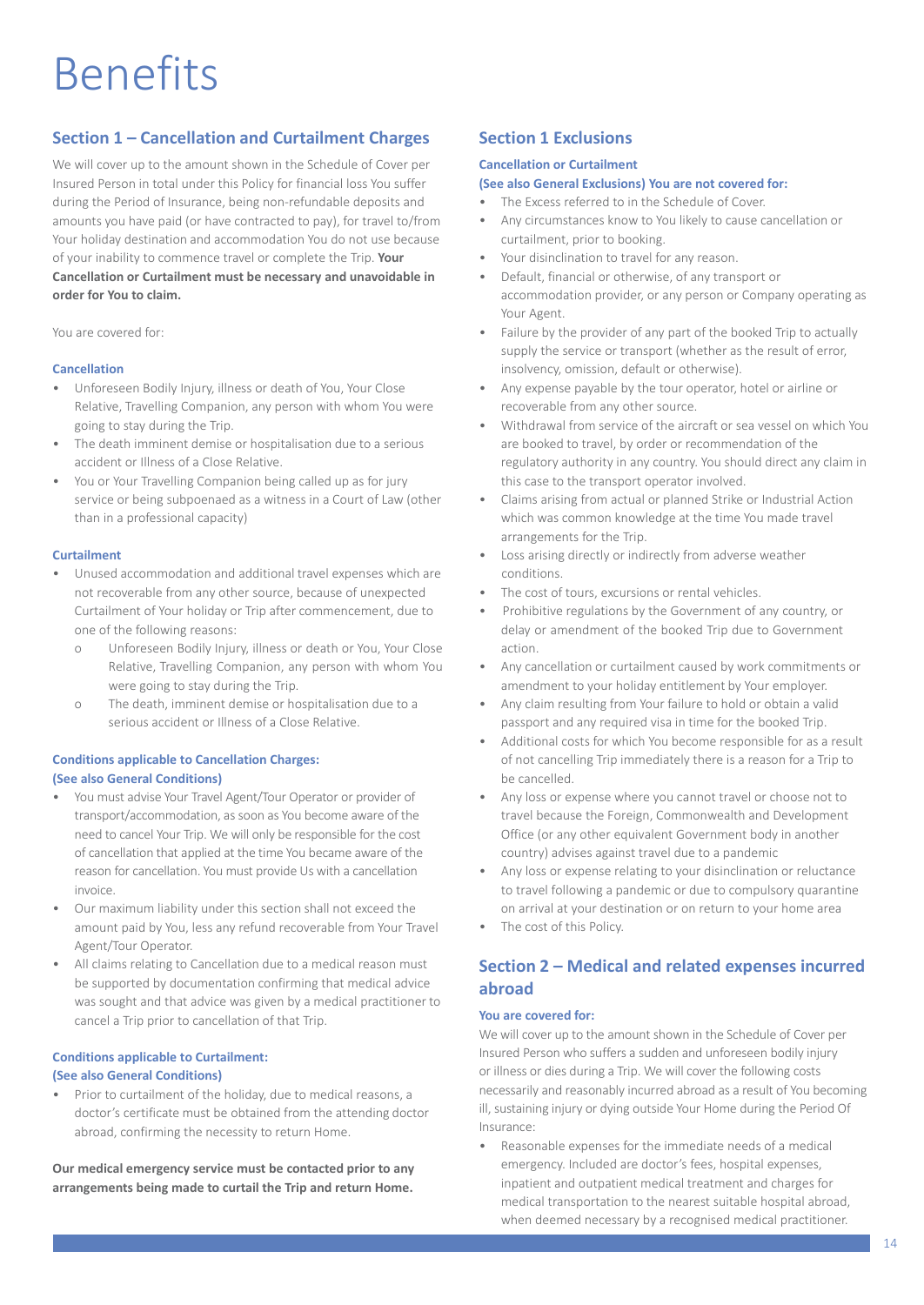- Reasonable additional accommodation costs up to the amount shown in the Schedule of Cover in total necessitated by the medical emergency per Trip.
- Costs of providing emergency dental treatment for the immediate relief of pain and/or emergency repairs to dentures or artificial teeth carried out solely to alleviate distress in eating up to the amount shown in the Schedule of Cover.

#### **Additional Hospitalisation Benefit**

If, during Your Trip You are admitted as an in-patient to Hospital for more than 24 hours, on the recommendation of a medical practitioner, We will pay a benefit of the amount shown in the Schedule of Cover per day up to a maximum of the amount shown in the Schedule of Cover.

#### **Conditions applicable to Section 2 (See also General Conditions)**

- On Your admission to Hospital abroad, Our medical emergency service must be contacted immediately if hospitalisation is likely to last for more than 24 hours.
- Should you incur outpatient costs for MRI or CT scans you should contact Us immediately to obtain authorization.
- We reserve the right to repatriate You to Your Home when, in the opinion of the doctor in attendance and Our Medical Assistance Provider, the Insured Person is fit to travel. If You do not comply with this decision We reserve the right to withdraw cover with immediate effect.
- The decision on the method of repatriation will be at the discretion of Our Medical Assistance Provider subject to consultation with the doctor in attendance.

## **Section 2 Exclusions**

#### **You are not covered for:**

#### **(See also General Exclusions)**

- The Excess referred to in the Schedule of cover.
- Medical treatment, which, in the opinion of the attendant physician, could reasonably be deferred until the Insured person returns to Your Home.
- Any Treatment after the insured person has returned Home.
- Medication, which, at the time of departure is known by You to be required or to be continued outside Your Home.
- Any Illness, for which inoculation should have been obtained, prior to the Trip.
- Any claims arising from a medical condition, where You travel against the advice of a qualified medical practitioner or would be travelling against the advice of a qualified medical practitioner, had You obtained advice.
- Cost of treatment, not directly related to the injury/illness.
- The cost of upgrades to your flight unless certified medically necessary by a medical practitioner and agreed in advance by Us
- Any costs where the transportation Home has not been arranged by Us.
- Any amount recoverable under any National or Private health Insurance Scheme, Reciprocal Health Arrangement (such as European Health Insurance Card – previously E111) or any other source.

## **Section 3 – Medical evacuation and repatriation**

#### **You are covered for:**

We will cover up to the amount shown in the Schedule of Cover per Insured Person who suffers a sudden and unforeseen bodily injury or illness requiring medical evacuation or repatriation in the opinion of our Medical Advisers. We will cover the following costs necessarily and reasonably incurred abroad as a result of You becoming ill, sustaining injury or dying outside Your Home during the Period Of Insurance:

- Expenses up the amount shown in the Schedule of cover for burial or cremation of a deceased Insured Person abroad or repatriation of the deceased insured Person's body or ashes.
- Additional travelling costs to repatriate You Home when recommended by Our Medical Assistance provider.

We will pay the additional travelling and accommodation costs for one person to remain with You if it is medically necessary for You to stay beyond Your scheduled return date. If You are travelling alone, We will cover the cost of one person to travel to stay with You if it is medically necessary for You to be accompanied as recommended by Our Medical Assistance Provider.

#### **Conditions applicable to Section 3 (See also General Conditions)**

- Should you require medical evacuation or repatriation our International Medical Emergency service must be contacted immediately.
- We reserve the right to repatriate You to Your Home when, in the opinion of the doctor in attendance and Our Medical Assistance Provider, the Insured Person is fit to travel. If You do not comply with this decision We reserve the right to withdraw cover with immediate effect.
- The decision on the method of repatriation will be at the discretion of Our Medical Assistance Provider subject to consultation with the doctor in attendance.

**We and our Medical Advisers reserve the absolute right to decide if the Insured Person's medical condition is sufficiently serious to warrant emergency medical evacuation or repatriation home.**

## **Section 3 Exclusions**

#### **You are not covered for: (See also General Exclusions)**

- The Excess referred to in the Schedule of cover.
- Medical treatment, which, in the opinion of the attendant physician, could reasonably be deferred until the Insured person returns to Your Home.
- Any Treatment after the insured person has returned Home.
- Medication, which, at the time of departure is known by You to be required or to be continued outside Your Home.
- Any Illness, for which inoculation should have been obtained, prior to the Trip.
- Any claims arising from a medical condition, where You travel against the advice of a qualified medical practitioner or would be travelling against the advice of a qualified medical practitioner, had You obtained advice.
- Cost of treatment, not directly related to the injury/illness.
- Any costs where the transportation Home has not been arranged by Us.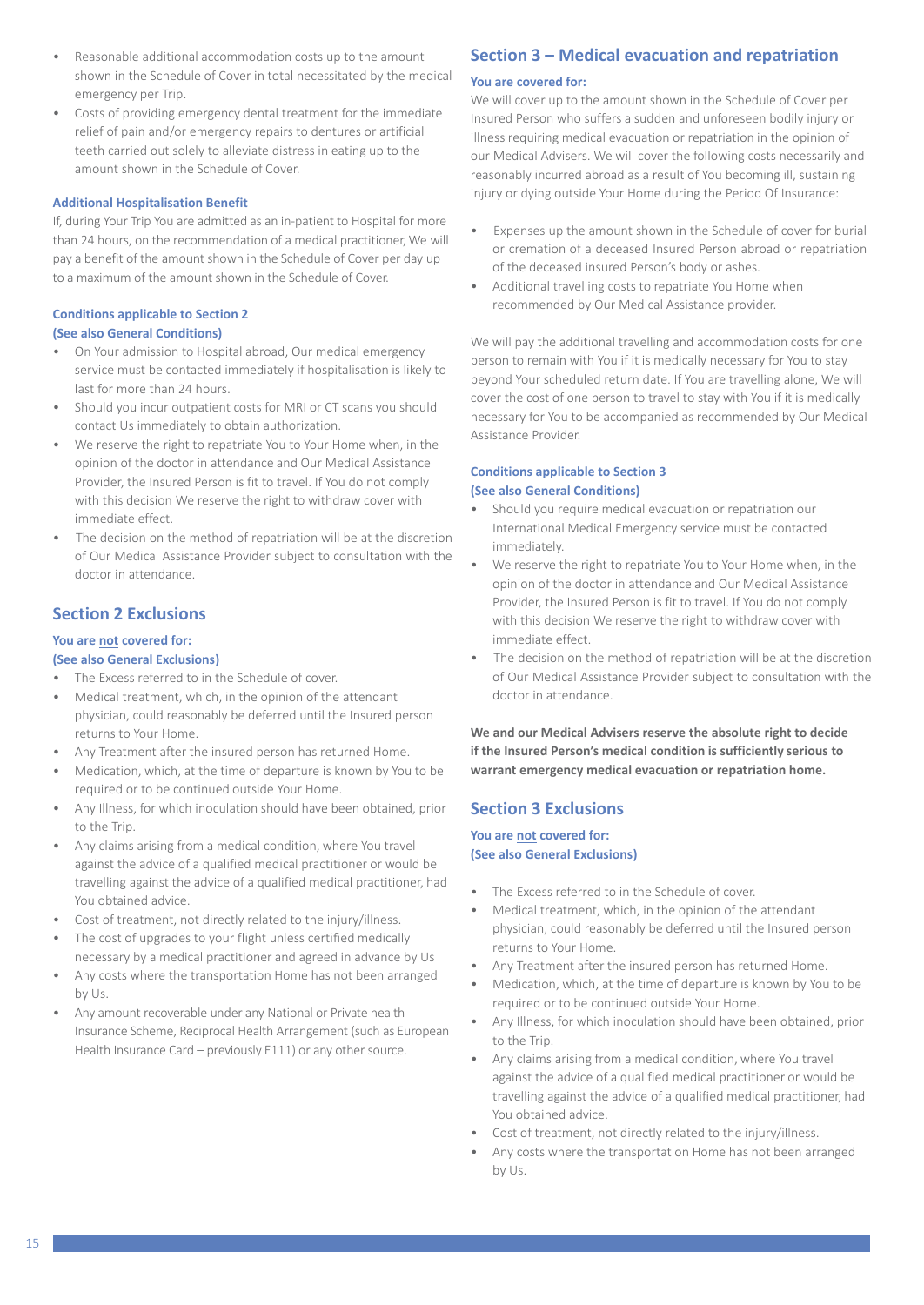• Any amount recoverable under any National or Private health Insurance Scheme, Reciprocal Health Arrangement (such as European Health Insurance Card – previously E111) or any other source.

## **Section 4 – Personal Luggage, Cash and Passport**

You are covered for up to the amount shown in the Schedule of Cover if, in the course of a Trip, Your Personal Luggage, Cash or Passport is damaged, stolen, destroyed or lost (and not recovered). We have the option to either pay You for the loss, or replace, reinstate or repair the items covered. Payment will be on the basis of the purchase price of the items concerned, after a deduction for normal wear and tear and bearing in mind the age of the items.

- 1. Loss or damage by accident or misfortune to Your:
- Personal Luggage (excluding Valuables).
- Valuables up to the limit shown in the Schedule of Cover.
- Cash up to the limit shown in the Schedule of Cover.
- Passport up to the limit shown in the Schedule of Cover in respect of expenses incurred in obtaining an emergency passport whilst abroad only.

#### **Temporary loss of luggage:**

2. Up to the amount shown in the Schedule of Cover for essential replacement items in the event of temporary loss, delay or misplacement, while in transit on Your outward Journey, of Your Personal Luggage for more than 12 hours. Any amount paid will be deducted from the final claims settlementshould the items prove to be lost permanently.

#### **Conditions applicable to Section 4 (See also General Conditions)**

#### **Duty to take care:**

You must take proper and due care of Your property including examination of Your luggage on arrival at Your destination. In the event of loss or damage, You must take all reasonable steps to safeguard and recover Your property. You must not leave Your property unsecured or outside Your reach or unattended at any time in a place to which the public have access or in the custody of a person who is not a Travelling Companion.

Any loss or damage, which occurred in transit, must be reported to the Carriers, and any loss or theft to the Police, within 24 hours of discovery. In both instances a written report must be obtained. Temporary loss of baggage is subject to a written report from the carrier and payment of the relevant benefit is subject to receipts for emergency items being submitted.

If You are claiming for stolen or lost goods You must produce a receipt for the purchase of the original goods wherever possible, which will simplify Our assessment of the claim and speed up payment. If You are claiming for damaged or destroyed goods You must produce an estimate for repair from a reputable dealer confirming the estimated cost of repair.

#### **In respect of 1(a) and (b):**

IN the event of a claim in respect of a Pair or Set of articles We shall only be responsible for the value of that part of the Pair or Set which is lost, stolen or damaged.

If it is not possible to report the loss or damage in transit to the carrier immediately- You must advise them in writing within 7 days of the incident and obtain the aforementioned written report.

### **Section 4 Exclusions**

#### **You are not covered for:**

#### **(See also General Exclusions)**

- The Excess referred to in the Schedule of Cover (does not apply to loss of passport or temporary loss of luggage). A separate Excess is deductible in respect of claim again each of 1(a) and (c) above.
- More than the amount shown in the Schedule of Cover for any single article of any kind.
- Valuables or Money unless in Your possession or attended by You or deposited in a safe or safety deposit box at all time.
- Any property in unattended vehicles regardless of the location of the property in the vehicle. (Losses from a roof or boot luggage rack of camping equipment remains covered under this section).
- Money loss due to depreciation, errors or omissions.
- Loss or damage caused by wear and tear, deterioration, depreciation, moths, vermin, atmospheric or climatic conditions or any process of cleaning, dyeing, repair or restoration.
- Confiscation or detention by Customs or other lawful officials and authorities.
- Electrical or mechanical breakdown or derangement of any article.
- Contact or corneal lenses, dentures, bonds, securities, stamps or document of any kind, musical instruments, typewriters, personal computers, tablet computers, lap top computers and/ or their accessories, e-readers or similar items, glass china, antiques, picture, pedal cycles, hearing aids, coupons, personal organisers, computerised games and/or their accessories, mobile or portable telephones, televisions, CDs, CD, MP3 or DAT players or similar items, tobacco or tobacco products, alcohol or alcohol products, vehicles and/or their accessories, boats and/or ancillary equipment, samples or merchandise or business goods or specialised equipment relating to a trade or profession.
- Breakage of, or damage to, any fragile or brittle articles, and any consequence thereof, unless caused by fire or accident to the conveyance in which Your Luggage is being carried.
- Breakage of or damage to sports equipment while in use.
- Any property more specifically insured.
- Any item loaned, hired or entrusted to You.
- Items carried as freight or under a bill of loading.
- More than the amount shown in the Schedule of Cover in respect of money for children under 16 years of age.
- Loss of passport, if the loss has not been reported to the relevant Consular Authority within 24 hours of discovery.
- Cover for temporary loss of baggage for which You have received full compensation from someone else.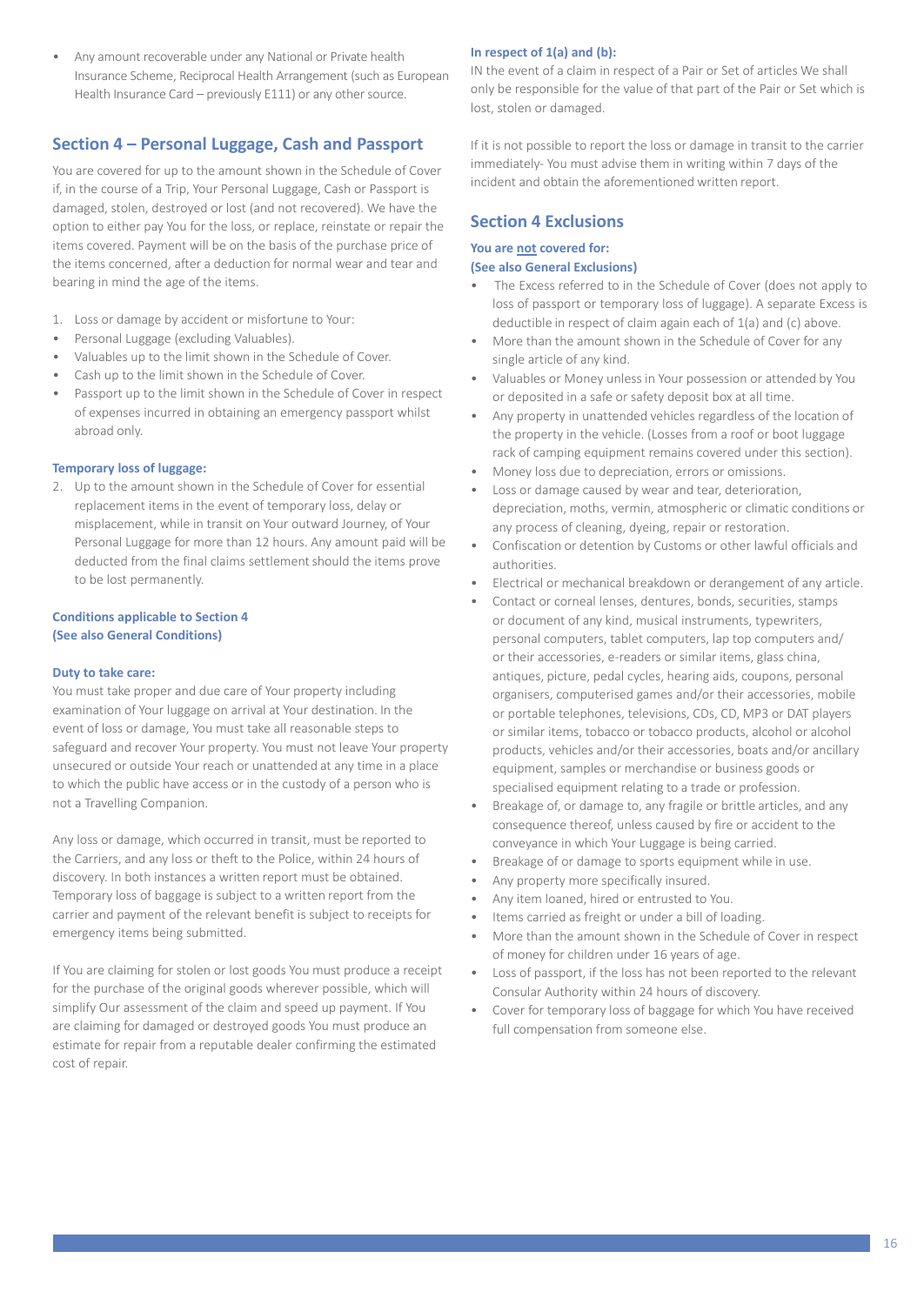## **Section 5 – Outward Delay / Missed Departure or Connection / Abandonment.**

#### **You are covered for:**

#### **Delayed Departure**

Where strike, industrial action, adverse weather or mechanical breakdown of, or accident to, aircraft or sea vessel on which You are booked a passenger for Your outward or return journey from or to Your Home, and forming part of a booked Trip, and specified on Your ticket, is cancelled or delayed for a minimum of 12 hours beyond the intended Departure time, We will the cover up to the amount shown in the Schedule of Cover in respect of every completed 12-hour period of the delay in Your scheduled departure time, up to a maximum of the amount shown in the Schedule of Cover per Insured Person.

#### **Missed Departure or Connection**

Where

• Scheduled public transport services on which You are booked as a passenger fail, or are disrupted

OR

The car in which You are travelling is involved in an accident or breaks down

And this stops You from getting to the airport, port or station on time to commence or continue Your pre-booked Trip, We will reimburse You in respect of reasonable additional accommodation and travelling expenses, necessarily incurred – up the maximum amount of the limit shown in the Schedule of Cover.

Internal flights which are part of Your Trip and which are pre-booked and paid for in Your Home prior to departure are covered under this section.

#### **Abandonment**

Where strike, industrial action, adverse weather or mechanical breakdown of, or accident to, aircraft or sea vessel on which You are booked as a passenger for Your outward or return journey form or to Your Home, and forming part of a booked Trip, and specified on Your ticket, result in abandonment of Your outward Trip, We will pay for loss of accommodation and travel charges up to the limit shown in the Schedule of Cover, paid or contracted to be paid by You, and which are not recoverable from any other source. Subject to a minimum delay of 24 hours from the scheduled departure time.

#### **Conditions applicable to Section 5 (See also General Exclusions)**

- You must have checked in according to the itinerary given to You by the Tour Operator or Carrier, and obtained written confirmation from them or their Handling Agents of the cause of the delay from the scheduled departure time and the actual period of the delay.
- For cover in respect of missed connection You must allow a sufficient amount of time (a minimum of 4 hours plus transfer time to a different airport, if applicable) between Your scheduled arrival at the point of departure for Your connecting flight and the Scheduled time of departure of same.
- A repairers report obtained at the time of the incident will be required for vehicle breakdown claims.

#### **Section 5 Exclusions**

## **You are not covered for:**

**(See also General Exclusions)**

- The Excess referred to in the Schedule of Cover (applies only to Abandonment).
- Any claim resulting from strike or industrial action, which commenced (or for which an officially stated intent had been given) on or prior to the date of booking Your Trip.
- Failure to check in, in accordance with the terms of the itinerary supplied unless such failure was itself due to an event insured.
- Withdrawal from service of the aircraft or sea vessel on which You are booked to travel, by order or recommendation of the regulatory authority in any country. You should direct any claim to the transport operator involved.
- Claims where You have not obtained written confirmation from the Carrier or Handling Agent stating the period and reason for delay.
- Delays as a result of Your failure to check in at Your departure point in time.
- Claims for missed connecting flights where insufficient time (a minimum of 4 hours plus transfer time to a different airport, if applicable) has been allowed for transfer times.
- Additional costs where the scheduled public transport operator has offered reasonable alternative arrangements.
- Compensation under more than one of "Delayed Departure", "Missed Departure or Connection" and "Abandonment.
- Any money that can be claimed from someone or somebody else.
- Any claim cause by traffic congestion.

## **Section 6 – Personal Accident**

If You suffer accidental bodily injury during the Trip, which within 12 months is the sole and direct cause of death or disablement, We will pay You or Your legal personal representative the amount shown in the Schedule of Cover due to:

- 1. Death
- 2. Loss of one or more limbs, loss of one or more fingers and toes, or total and irrecoverable loss of all sight in one or both eyes
- 3. Permanent Total Disablement

## **Section 6 Exclusions**

## **You are not covered for:**

## **(See also General Exclusions)**

- Injury not caused solely by outward, violent and visible means.
- Your disablement caused by mental or psychological trauma not involving Your bodily injury.
- Disease or any physical defect, infirmity or Illness which existed prior to the commencement of the Trip.
- Any payment in excess of the amount shown in the Schedule of Cover per Insured Person.

## **Section 7 – Public Liability**

If in the course of a Trip, You become legally liable for accidental bodily injury to, or the death of, any person and/or accidental loss of or damage to their property, then:

- All sums which You shall become legally liable to pay as compensation; and
- All legal costs awarded to any claimant or incurred in the defence of any claim that is contested by Us or with Our consent.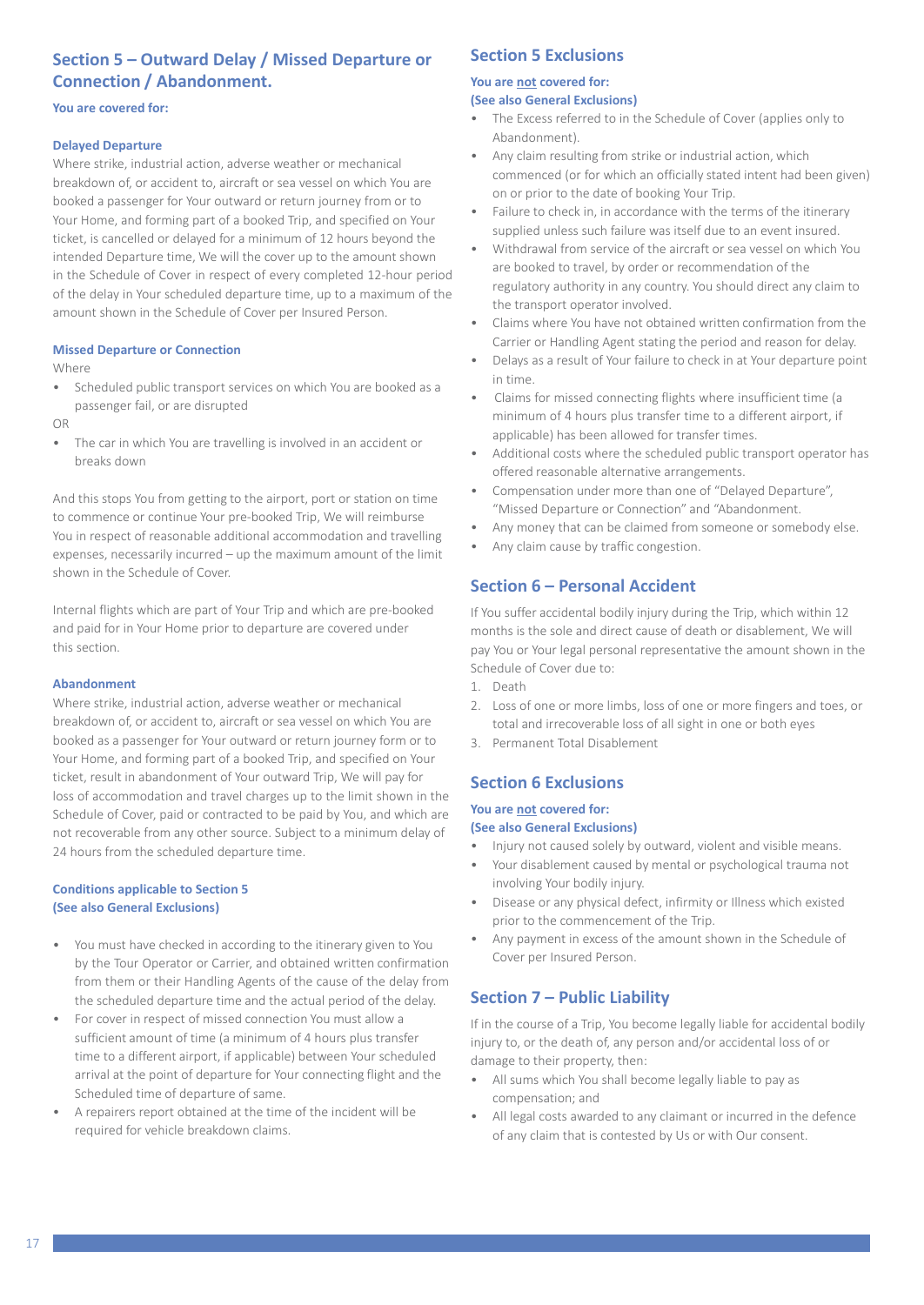We will pay up to the maximum of the amount shown in the Schedule of Cover under this Policy (including costs). This limit applies to any and all claimant in any one Period of Insurance affect by and all occurrences with any one original cause.

## **Section 7 Exclusions**

## **You are not covered for:**

#### **(See also General Exclusions)**

- Injury to, or the death of, any member of Your Family or household, or any person in Your service.
- Loss of or damage to property belonging to, or held in trust by You or Your Family, household or servant.
- Loss of or damage to property which is the legal responsibility of You or Your Family, household or servant. This exclusion shall not apply to temporary accommodation, which You occupy and for which You assume contractual responsibly during Your Trip.
- Any liability, which attached by virtue of a contractual agreement, but which would not attach in law in the absence of such an agreement.
- Claims for injury, loss or damage arising directly or indirectly from: ownership or use of: aircraft; horse-drawn, motorised, mechanically-propelled or towed vehicles; vessels (other than row boats, punts or canoes); animals (other than domestic dogs or cats); firearms (other than sporting guns).
- The pursuit or exercise of any trade, profession or gainful occupation, the participation in any Hazardous Activity (as defined), or the supply of goods and services by You.
- The occupation or ownership of any land or building.
- Wilful or malicious acts of the Insured Person.
- Liability or material damage for which indemnity is provided under any other insurance.
- Accidental injury or loss not caused through Your negligence in respect of property damage caused to temporary holiday accommodation.

## **Section 8 – Legal Expenses**

#### **You are covered for:**

We will provide telephone advice, guidance and assistance on any legal problem that arises in connection with a Trip or in connection with Your Home. This service is available when You start Your Trip until 7 days after You return Home.

If You suffer death, Illness or personal injury during the Trip or if Your Home suffers damage during the Trip then in the event that You or Your personal representative decide to take out legal proceedings in pursuit of compensation, and We consider that You are likely to obtain a reasonable settlement and that the costs of pursuing legal proceedings are likely to be proportionate to the settlement amount.

We will advise on Your behalf

Up to the amount shown in the Schedule of Cover in total under this Policy per Insured Person ( and in total for all Insured Persons in connection with any one event giving rise to a claim) for legal costs and expenses directly incurred in the pursuit of these proceedings.

Where We have instituted proceedings on Your behalf and You receive no compensation, or only limited compensation, We will indemnify You against claims for fees, costs and expenses arising out of the proceedings, to the extent that the fees, costs and expenses shown in the Schedule of Cover in total under this Policy per Insured Person (and in total for all Insured Persons in connection with any one event giving rise to a claim). This benefit will be offset against the advance described above.

We shall have complete control over the legal proceedings and the appointment and control of a lawyer. We shall, with Your agreement, appoint a lawyer on Your behalf with the expertise and qualifications necessary to pursue Your claim. If You are unable to agree with Us on a suitable lawyer, We will ask the ruling body for lawyers in the country where the event giving rise to the claim occurred to nominate another lawyer. In the meantime, We may appoint a lawyer to protect Your interests.

If an award of compensation is made and You, or a lawyer instructed on Your behalf, receive payment, then all sums advanced or paid by Us or due from US shall be repaid out of the compensation received.

We can opt to conduct legal proceedings instituted in the United States of America or Canada under the contingency fee system operating in North America.

We will not institute legal proceedings in more than one country in respect of the same occurrence.

You must notify Us as soon as possible of any incident which may give rise to a claim and at the latest, within 90 days.

## **Section 8 Exclusions**

#### **You are not covered for: (See also General Exclusions)**

- Costs or expenses incurred without prior authorisation by Us.
- The pursuit of a claim against Us, Our Agent or an insurer underwriting any section of this Policy or a Travel Agent, Tour Operator, Carrier or any supplier under a package holiday arrangement.
- Actions between Insured Persons or Travelling Companions or actions pursued in order to obtain satisfaction of a judgement of legally binding decision.

## **Section 9 – Hijack**

#### **You are covered for:**

We will cover up to the amount shown in the Schedule of Cover per Insured Person for each and every completed 24 hours should You be subjected to a Hijack during the Trip.

## **Section 9 – Exclusions**

#### **You are not covered for:**

#### **(see also General Exclusion)**

• Claims not substantiated by a written Police report confirming the length and exact nature of the incident.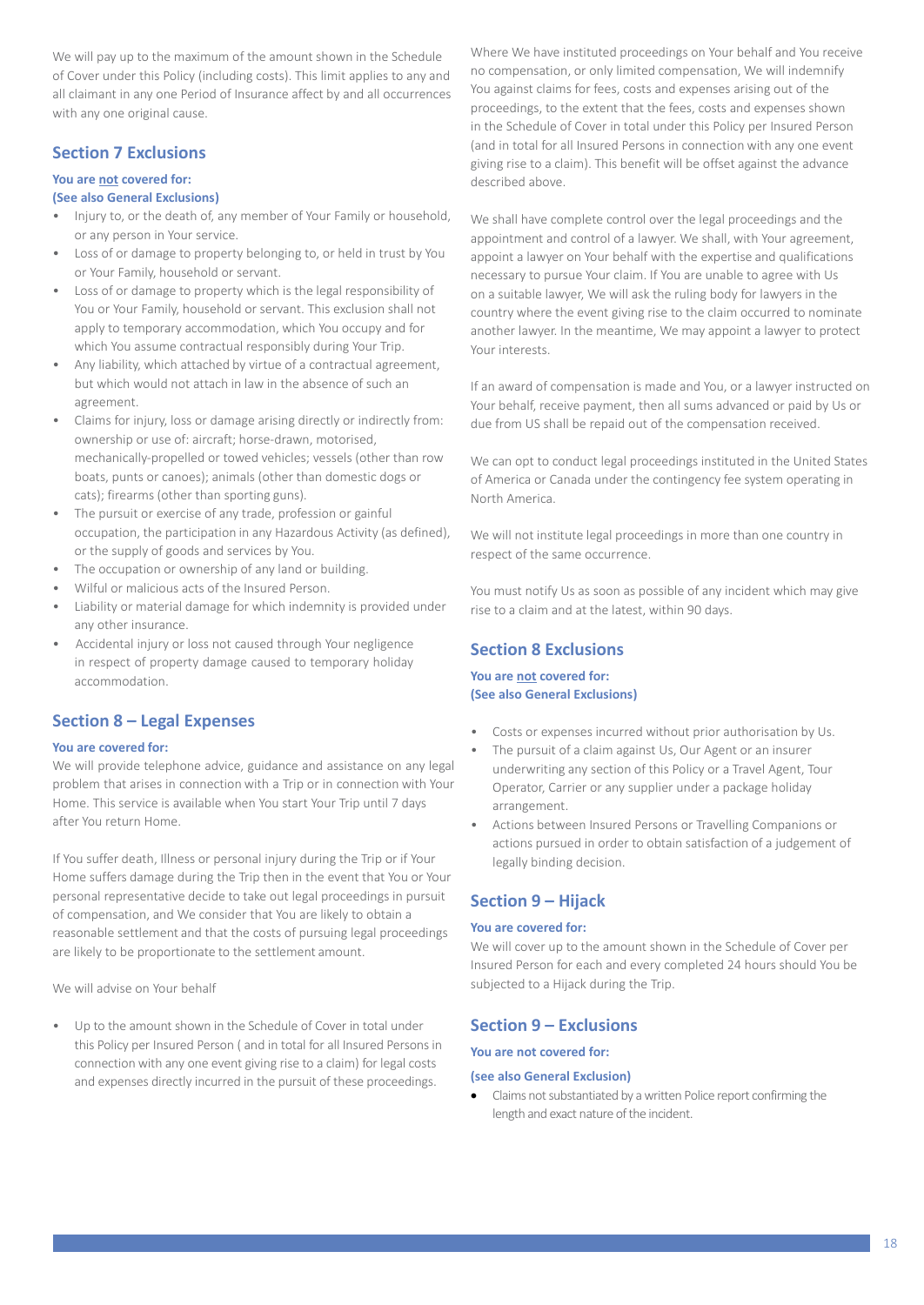## **Section 10 – Mugging**

#### **You are covered for:**

We will cover up to the amount shown in the Schedule of Cover per Insured Person for each and every completed 24 hours You are confined as an In-patient as a direct result of a mugging involving a violent and threatening attack.

### **Section 10 Exclusions**

#### **You are not covered for:**

#### **(See also General Exclusions)**

• Claims not substantiated by a written Police report confirming the incident.

#### **Section 11 – Catastrophe Cover**

#### **You are covered for:**

We will cover up to the amount shown in the Schedule of Cover incurred by You if You are forced to move accommodation as a result of fire, lightning, explosion, earthquake, storm, tempest, flood, hurricane, medical epidemic or local Government directive which is confirmed in writing by a local or national authority for irrecoverable travel and accommodation costs necessarily incurred to continue with the Trip, or if the Trip cannot be continued to return Home.

### **Section 11 Exclusions**

#### **You are not covered for: (See also General Exclusions)**

- Claims not substantiated by a written report from the local or national authority who ordered Your relocation which confirms the exact cause for the relocation.
- Costs or expenses payable by or recoverable from Your tour operator, airline, hotel or other provider of accommodation or transport.
- Costs or expenses if You decide not to remain in Your booked accommodation, although it is considered safe and acceptable to continue staying there.

## **Section 12 – Optional Winter Sports Cover**

The optional cover is only applicable where the relevant premium(s) has been paid and the Validation Certificate/Invoice noted accordingly.

#### **Winter Sports**

Maximum period for coverage under this provision is 60 (sixty) days in the aggregate per Policy Year. You are covered for:

#### **Inability to Ski**

The cover includes financial loss You suffer concerning deposits or payments You have made (or have contracted to pay) for Your ski pack that You cannot recover if You have to register a claim under Section 1 – Cancellation and Curtailment.

OR

If You are certified by a medical practitioner at the ski resort as being unable to ski as a direct result of injury or sudden and unforeseen illness occurring during the Trip, a proportionate refund in respect of charges for Your unused ski-pack up to the limit of up to the amount shown in the Schedule of Cover is provide under Inability to Ski cover.

#### **Skis, Ski Equipment & Ski Pass**

The cover under Section 3(a) is extended to apply to damage to, and loss or theft of, skis (including bindings) and ski equipment belonging or hired to You, up to the amount shown in the Schedule of Cover per Insured Person.

Skis and ski equipment are covered against damage or loss whilst in use.

Skis are covered when locked to a roof rack, which is itself locked to the roof of a vehicle. Cover under Section 3(c) is extended to include Your ski pass.

#### **Piste Closure**

If, due to lack of snow in the pre-booked resort, there is a total closure of the lift system and it is not possible to ski for a period in excess of 12 hours, We will either pay You an amount not exceeding the amount shown in the Schedule of Cover per day to enable You to travel to another resort, or a benefit of the amount shown in the Schedule of Cover per day where no alternative resort is available. A written report must be obtained from the resort official in confirmation of these events.

#### **Avalanche or Landslide**

We will pay up to the amount shown in the Schedule of Cover in all per Insured Person per day, in order to reimburse You for reasonable extra accommodation and travel expenses You have to pay if scheduled public transport services are cancelled or curtailed following avalanches or landslide.

#### **Conditions applicable to Winter Sports**

(See also General Exclusions)

• For Claims in respect of unused ski pack/ski hire due to Illness/Bodily Injury a certificate from the attending doctor must be obtained

#### **Off-Piste**

- For Your protection, and to ensure continuity of the insurance cover, We have drawn up the following guidelines:
- You must observe the rules of the resort or area. If in doubt, You should follow the advice of the local guides or instructors.
- Where off-piste is only allowed in the company of a guide, the guide's advice should be strictly followed.
- If You are inexperienced, You should not go off-piste except under the supervision of a guide.
- You must exercise common sense and follow sensible local practices

#### **Section 12 Exclusions**

#### **You are not covered for:**

#### **(See also General Exclusions)**

- Claims arising from closure of the Winter Sports lift system due to avalanches or dangerously high winds.
- Trips in the Northern Hemisphere outside the period commencing 1st November and ending 30th April.
- Trips in the Southern Hemisphere outside the period commencing 1st May and ending 30th September.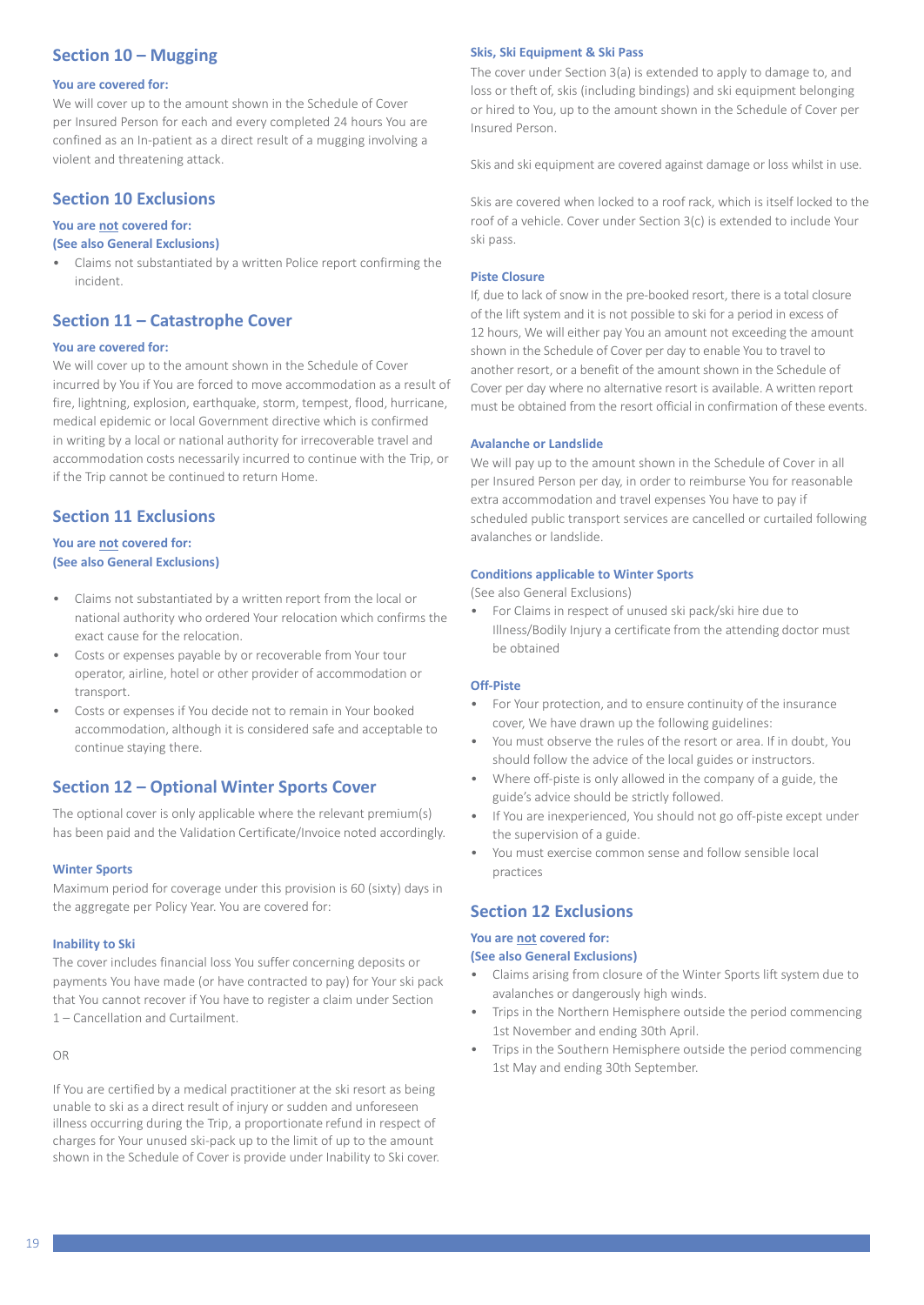## **Section 13 – Cruise Ship Evacuation**

#### **You are covered for:**

We will cover up to £25,000 per year towards the costs incurred for your removal from a cruise ship or liner when:

- You are injured or fall ill suddenly and need emergency inpatient treatment that cannot be provided on board;
- Your evacuation from the cruise ship or liner is carried out by a third party (coastguard, military or similar); and
- You have received an invoice for the cost of the evacuation.

#### **Conditions applicable to Section 13**

#### **(See also General Conditions)**

We will not be liable for any failure of an organisation to provide the removal or delays in providing it.

## **Section 13 Exclusions**

#### **You are not covered for: (See also General Exclusions)**

- Charges if you have travelled against medical advice or received
- a terminal prognosis. • Removal for any medical condition which does not prevent you from continuing to travel and which does not need immediate emergency in-patient treatment.
- Costs incurred when you have not received an invoice but have chosen to make a voluntary contribution.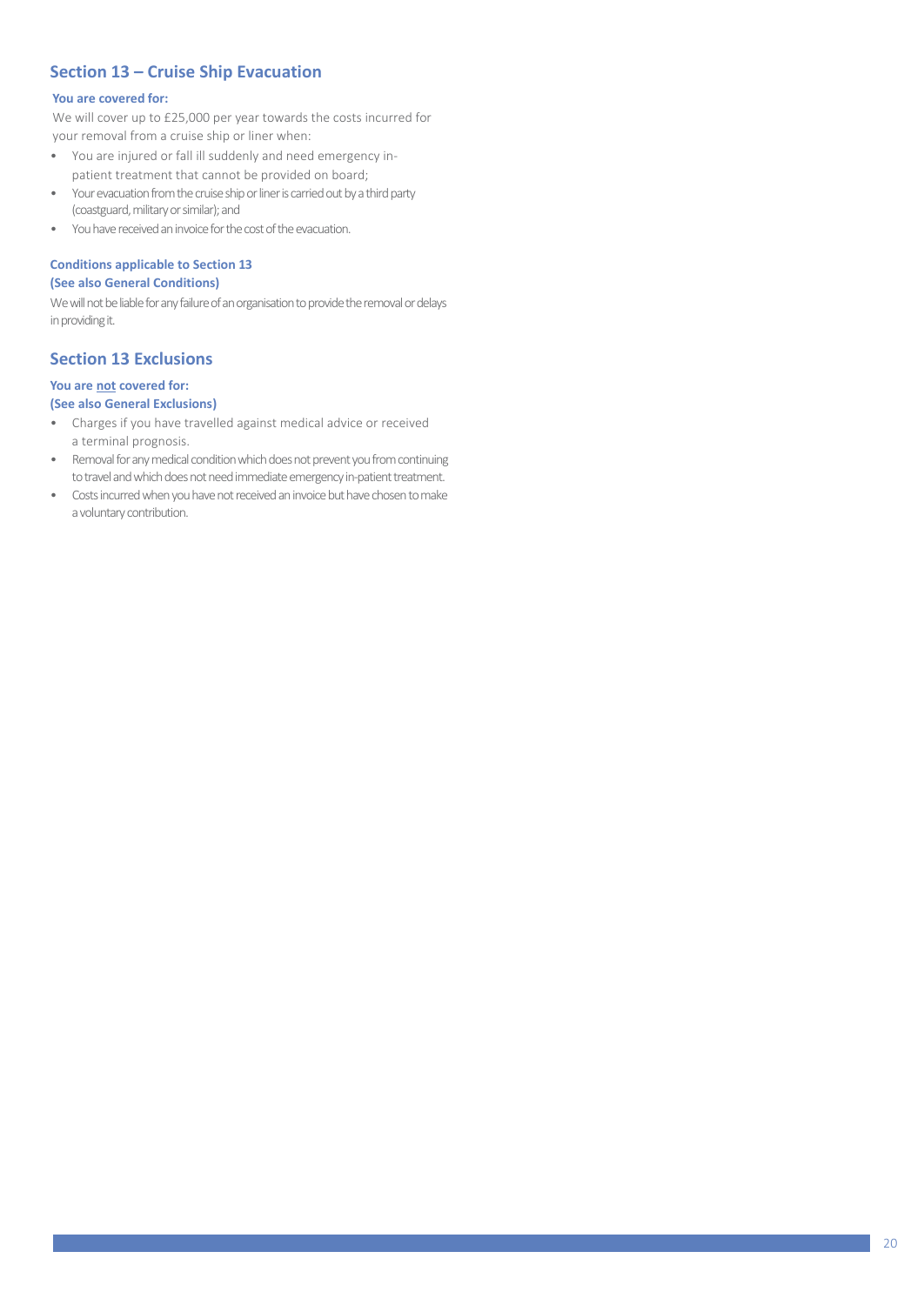## General Provisions and Limitations

**Arbitration:** Any difference with respect to medical opinion will be settled between two medical experts appointed by the two parties. This dispute resolution will be in writing. Any difference of opinion between the two medical experts shall be referred to an umpire who shall have been appointed in writing at the outset by the two medical experts.

**Legal Proceedings:** No legal proceedings shall be commenced until 60 days after a claim has been correctly submitted and no such action shall be brought unless commences within three years from the first date of treatment. This policy is governed by the Laws of the Island of Guernsey and any dispute arising out of this policy shall be settled in the courts of Guernsey.

**Misrepresentation and Fraud:** All benefits under this policy shall be voidable if the insurer determines, whether before or after the loss, the insured person has concealed or misrepresented any material fact or circumstance concerning this policy or his/her interest therein, or in the case of fraud or false swearing by you or if you refuse to disclose information or permit the use of such information, pertaining to any of the insured Persons under this policy. The completed and signed application form is the basis of and forms part of this policy and any erroneous responses therefore constitute material misrepresentation. Any claim to which any concealed or misrepresented material facts or circumstance pertain shall not be payable under this policy and you shall be solely responsible for all expenses relating to your claim, including emergency medical evacuation costs.

**Payment of Benefits:** The claims administrator will, on behalf of the insurer, make payment to the insured person or legal representative or directly to the provider of treatment or services. Payment will be made in Great British Pounds (GBP) currency. We may, at our sole discretion, agree to pay claims in another currency requested by the claimant. Benefits will be calculated in GBP and converted into the requested currency as at the date that the claim is assessed.

**Pre-Authorisation:** It is recommended that insured persons obtain pre-authorization from AXA PPP Healthcare Ltd or the medical assistance provide for all inpatient and day patient hospitalizations and special outpatient Services.

**Subrogation:** If an insured person suffers a loss covered under this policy, the insurer is granted the right from the insured person to take action to enforce all the rights, powers, privileges and remedies of the insured person, to the extent of benefits paid under this policy, against any person or organisation which caused such loss. Additionally, if no fault benefits or other collateral sources of payment of expenses are available to the insured person, regardless of fault, the insurer is granted the right to make a demand for, and recover those benefits. If the insurer institutes an action, the insurer may do so at its own expense, in the insured person's name, and the insured person will attend at the place of loss to assist in the action. If the insured person institutes a demand or action for a covered loss he or she shall immediately notify the insurer so that it may safeguard its' rights. The insured person shall take no action after a loss that will impair the rights of the insurer.

#### **Statutory Conditions**

The application, the policy, any document attached to the policy when issued, and any amendment to the contract agreed upon in writing after the policy is issued, constitute the entire contract. Any provision of the policy which, on its effective date, is in conflict with the statutes of the jurisdiction in which the policy was issued is herby amended to conform to the minimum requirements of such statutes.

## **JOURNEYMAN SERVICES LTD.**

Authorised and regulated by the Financial Conduct Authority (FCA) Laurels Business Park, Parkend Walk, Sling, Coleford, Gloucestershire GL16 8JJ, United Kingdom Tel: +44 (0) 1594 83933[3 | Email: info@journeyman-services.com](mailto:%7C%20Email:%20info@journeyman-services.com) | Webs[ite: www.journeyman-services.com](http://www.journeyman-services.com/)